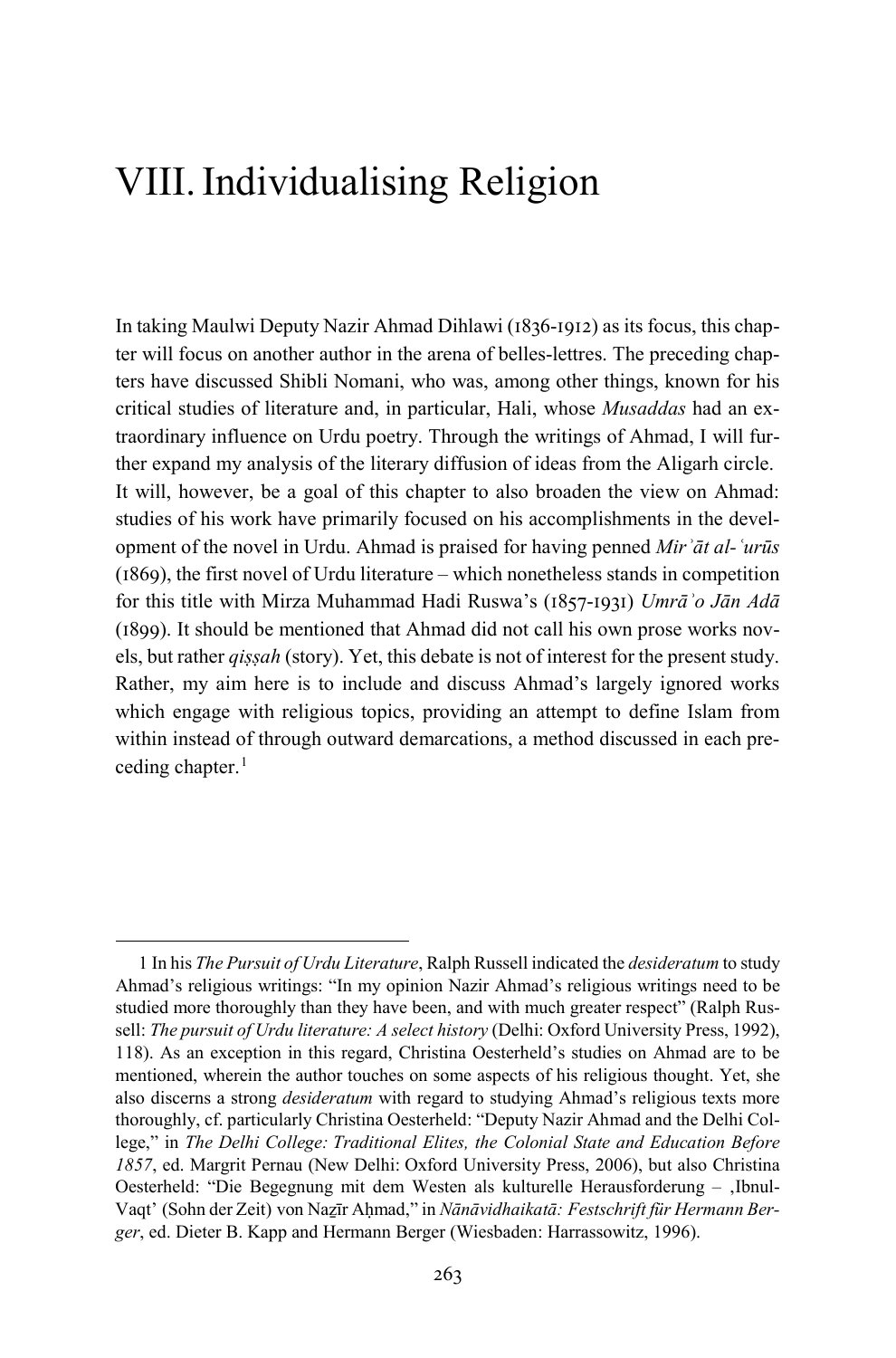## 1. Nazir Ahmad

### 1.1 Educational Background

Ahmad was born in 1836 in a village of the Bijnor district of present-day Uttar Pradesh to a family living in rather poor conditions, but which was, however, "known for its learning and piety."<sup>[2](#page-1-0)</sup> Iftikhar Ahmad Siddiqi (Iftihar Ahmad Ṣiddīqī) describes his family background in relation to Sufi-masters (*pīr-zādoṉ ke gharāne se*).[3](#page-1-1) Ahmad received his first lessons in Persian and Arabic from his father, Maulwi Saadat Ali Khan. He continued his studies for three years under Maulwi Nasrullah Khan Khurjwi, "a distinguished scholar in traditional Islamic learning" who must have made a long-lasting impression on Ahmad, as he describes him in one of his lectures as an exemplary person combining "all virtues of a religious scholar and a pious Muslim."[4](#page-1-2) In 1842-43, his father brought him and his brother to nearby Delhi for further education in a *madrasa* adjoined to the Aurangabadi mosque where he stayed at the same time. He claims to have been dependent on begging for food from people of the neighbourhood. Though this was a common practice, Christina Oesterheld doubts the truth of this claim, as Ahmad tended to exaggerate in his self-portrayal:<sup>[5](#page-1-3)</sup> "[...] it is quite possible that he later presented this stage of his life in too gloomy colours, perhaps for the sake of dramatic effect."[6](#page-1-4) In the *madrasa*, Ahmad studied under the supervision of Maulwi Abd al-Khaliq, a pupil of Shah Abd al-Aziz, and Allamah Sayyid Nazir Husain, a famous scholar of the Ahl-i Hadis, though he later complained of having received little education during these years.<sup>[7](#page-1-5)</sup>

Only by chance did Ahmad come to be introduced to the Delhi College:

He had been attracted, we are told, to the Delhi College to watch the annual prize distribution; and as the crowd poured out of the building he fell down, receiving a few bruises. This accident proved the making of his life. So well did this mite of a

<span id="page-1-0"></span><sup>2</sup> Abdul Qadir: "Maulvi Nazeer Ahmad," in *Deputy Nazir Ahmad: A Biographical and Critical Appreciation*, ed. M. Ikram Chaghatai (Lahore: Pakistan Writers Cooperative Society, 2013), 13.

<span id="page-1-2"></span><span id="page-1-1"></span><sup>3</sup> Iftiẖār Aḥmad Ṣiddīqī: *Maulvī Nazīr Aḥmad Dihlavī: aḥvāl va āṯār* (Lāhaur: *Majlis-i Taraqqī-i Adab*, 1971), 173.

<sup>4</sup> Oesterheld: "Deputy Nazir Ahmad and the Delhi College," 301.

<sup>5</sup> Qadir: "Maulvi Nazeer Ahmad," 13.

<sup>6</sup> Oesterheld: "Deputy Nazir Ahmad and the Delhi College," 301.

<span id="page-1-5"></span><span id="page-1-4"></span><span id="page-1-3"></span><sup>7</sup> Ṣiddīqī: *Maulvī Nazīr Aḥmad Dihlavī*, 173; Oesterheld: "Deputy Nazir Ahmad and the Delhi College," 301.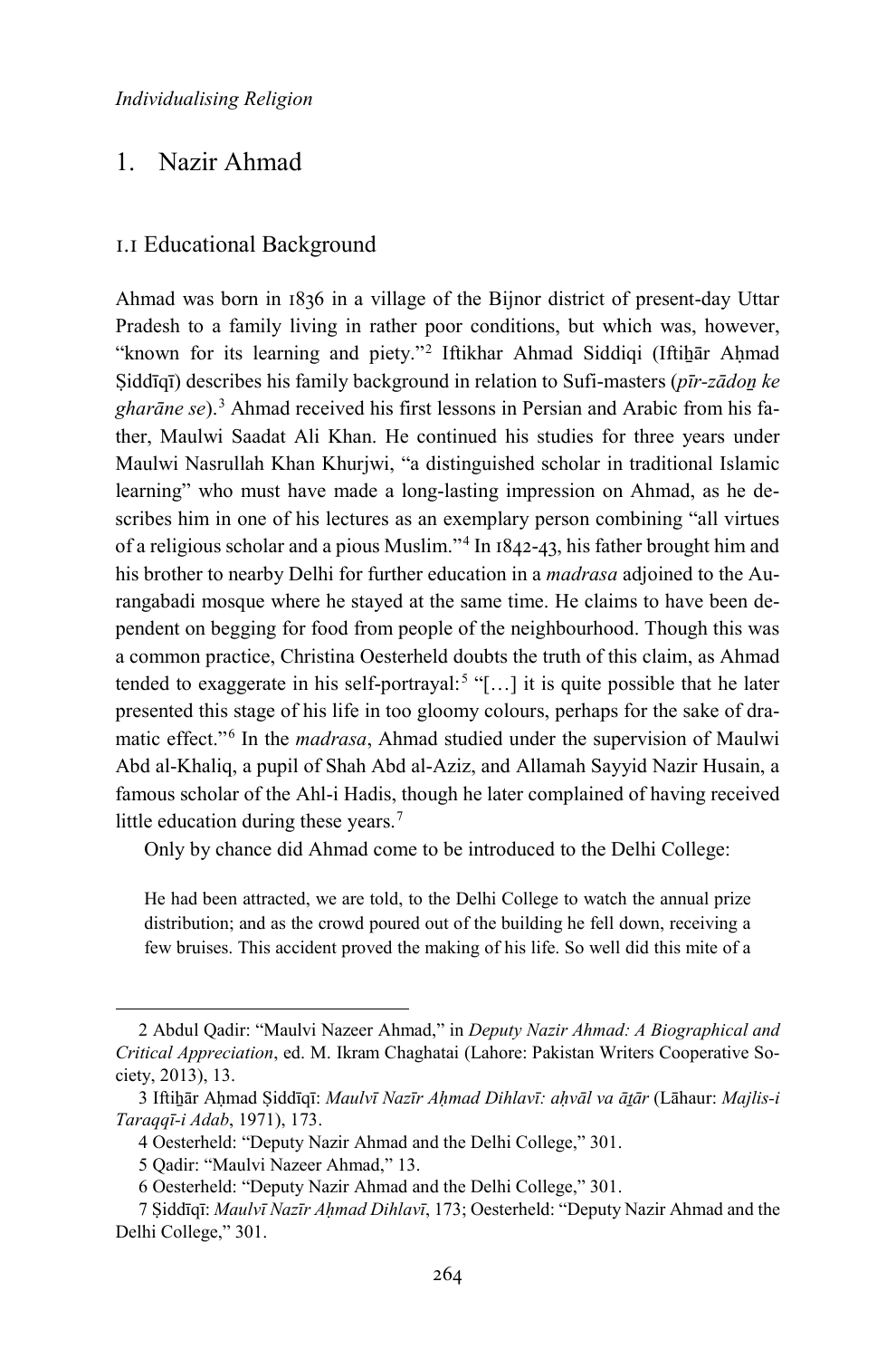boy, rescued from the crush, impress the kindly Principal with his ready wit, that he decided to admit him to the College with a stipend.<sup>[8](#page-2-0)</sup>

As has been discussed before, the Delhi College was founded in 1825 and triggered an influential "encounter between British and Indo-Muslim culture through the medium of Urdu,"[9](#page-2-1) both within and outside of the college through different publications. The college was distinguished by its two divisions, the Oriental and the English sections. Despite his keen interest, Ahmad was denied access to the English section by his father – a deficiency which he later remedied in autodidactically studying English. The year of his entrance into the college ranges in record from  $1845$  to  $1847 - a$  time when protests against the college had largely diminished. Initially, its teaching of the English language, literature, and science had been deemed by the educated elite of the city as an attempt by the British to "depart from its policy of patronizing Oriental learning and upholding religious neutrality."[10](#page-2-2) By the time Ahmad enrolled for the Arabic class, however, the Delhi College had become an established and distinguished institution, providing a platform for attaining good employment.

The syllabus of the Oriental section rested on the *dars-i niẓāmī*, which was to a certain extent a standardised syllabus developed in the  $18<sup>th</sup>$  century in the Farangi Mahall in Lucknow and which spread over wide areas of South Asia. The *dars-i niẓāmī* was characterised by its emphasis on *maʿqūlāt* (the rational sciences), i.e. logic and philosophy, over *manqūlāt* (the traditional sciences), i.e. exegesis and study of the *hadīs*-tradition. Over the course of time, the syllabus experienced several modifications and abridgements. Thus, the version taught in the Delhi College was also a modification – one with tremendous alterations, as the syllabus had been emptied of its theological texts and instead focused on classical Arabic belles-lettres.[11](#page-2-3)

This laid the basis for Ahmad's profound acquaintance with Arabic, which enabled him to later tackle the task of translating the Quran into Urdu – though not the first translation of the Quran in Urdu, his was the first idiomatic rendering. At the same time, the modified *dars-i niẓāmī* proved to be a weak point in his later theological engagements.<sup>[12](#page-2-4)</sup>

<span id="page-2-0"></span><sup>8</sup> Sayyid Iftihār ʿĀlam Bilgrāmī: *Hayāt an-Nazīr* as quoted by Sadiq, *A History of Urdu Literature*. 2nd edition. Delhi [et al.]: Oxford University Press, 1984, 405.

<span id="page-2-2"></span><span id="page-2-1"></span><sup>9</sup> Margrit Pernau: "Entangled Translations: The History of the Delhi College," in *The Delhi College: Traditional Elites, the Colonial State and Education Before 1857*, ed. Margrit Pernau (New Delhi: Oxford University Press, 2006), 1.

<sup>10</sup> Ibid., 12.

<span id="page-2-3"></span><sup>11</sup> Oesterheld: "Deputy Nazir Ahmad and the Delhi College," 303.

<span id="page-2-4"></span><sup>12</sup> Ibid., 303f.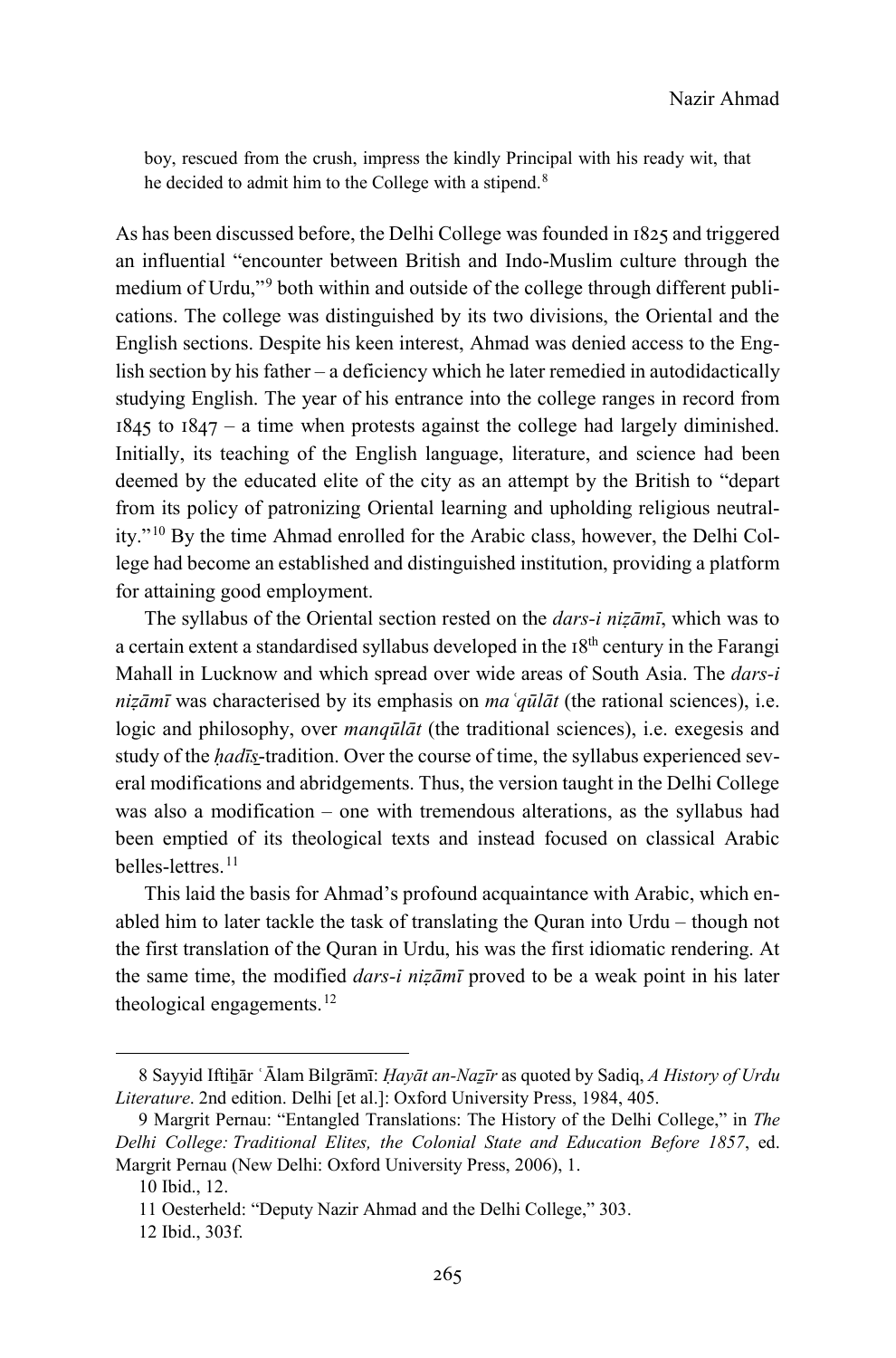After leaving the college in 1853, Ahmad first taught at an elementary school in Punjab. However, being disappointed and fatigued by this barely challenging employment, he soon fiercely attempted to relinquish this post and eventually took the position of deputy inspector of schools in Kanpur. Nevertheless, being unsatisfied by this employment, too – particularly after a quarrel with his superior – he quit this job in 1857. When he rescued and hid an injured British woman during the upheaval of 1857, he was remunerated with a position as the deputy inspector of schools in Allahabad. During this time, he autodidactically learned English to a sufficient level, which qualified him for the task of translating several texts from English into Urdu on the initiative of William Muir. Among them was also his substantial contribution to the translation of the Indian Penal Code, which brought him a recommendation for the post of deputy collector, which he carried out from 1863 to 1877. After this period, Ahmad took up a position in the princely state of Hyderabad, which he occupied until 1884. Resigning from this employment only after intrigues at the court, he could still assure a reasonable pension for himself. He spent the following years addressing public gatherings as well as reading and writing. His public presence abruptly ended, however, when his book *Ummahāt al-ummah* (1909) provoked fierce protest over its irreverence towards the Prophet's wives, this eventually culminating in the burning of the book.<sup>[13](#page-3-0)</sup>

### 1.2 Nazir Ahmad – The Novelist

Ahmad is the author of seven novels, or *qiṣṣah*s, penned in the period from 1869 to 1894. His first novel, *Mirʾāt al-ʿurūs*, was, according to Ahmad, initially penned for the instruction of his daughter and only afterwards submitted for a competition initiated by the Lieutenant-Governor of the North-Western Provinces in 1868. *Mir*  $\tilde{a}$ *t* won the full prize of 1000 rupees and was so appreciated by the Lieutenant-Governor that the "government purchased two thousand copies of the book for its institutions and recommended its inclusion in school syllabi."[14](#page-3-1) Likewise, his following two "novels", *Banāt an-naʿš* (1872) and *Taubat an-Naṣūḥ* (1874), won him prizes – the former a prize of 500 rupees, while the latter again brought him the first prize and was so beloved that it was even translated into English in 1884. In this respect, C.M. Naim points to a crucial aspect of these competitions, which of

<sup>13</sup> Ibid., 310-12.

<span id="page-3-1"></span><span id="page-3-0"></span><sup>14</sup> C. M. Naim: "A Study of Five Urdu Books…," in *Deputy Nazir Ahmad: A Biographical and Critical Appreciation*, ed. M. Ikram. Chaghatai (Lahore: Pakistan Writers Cooperative Society, 2013), 74.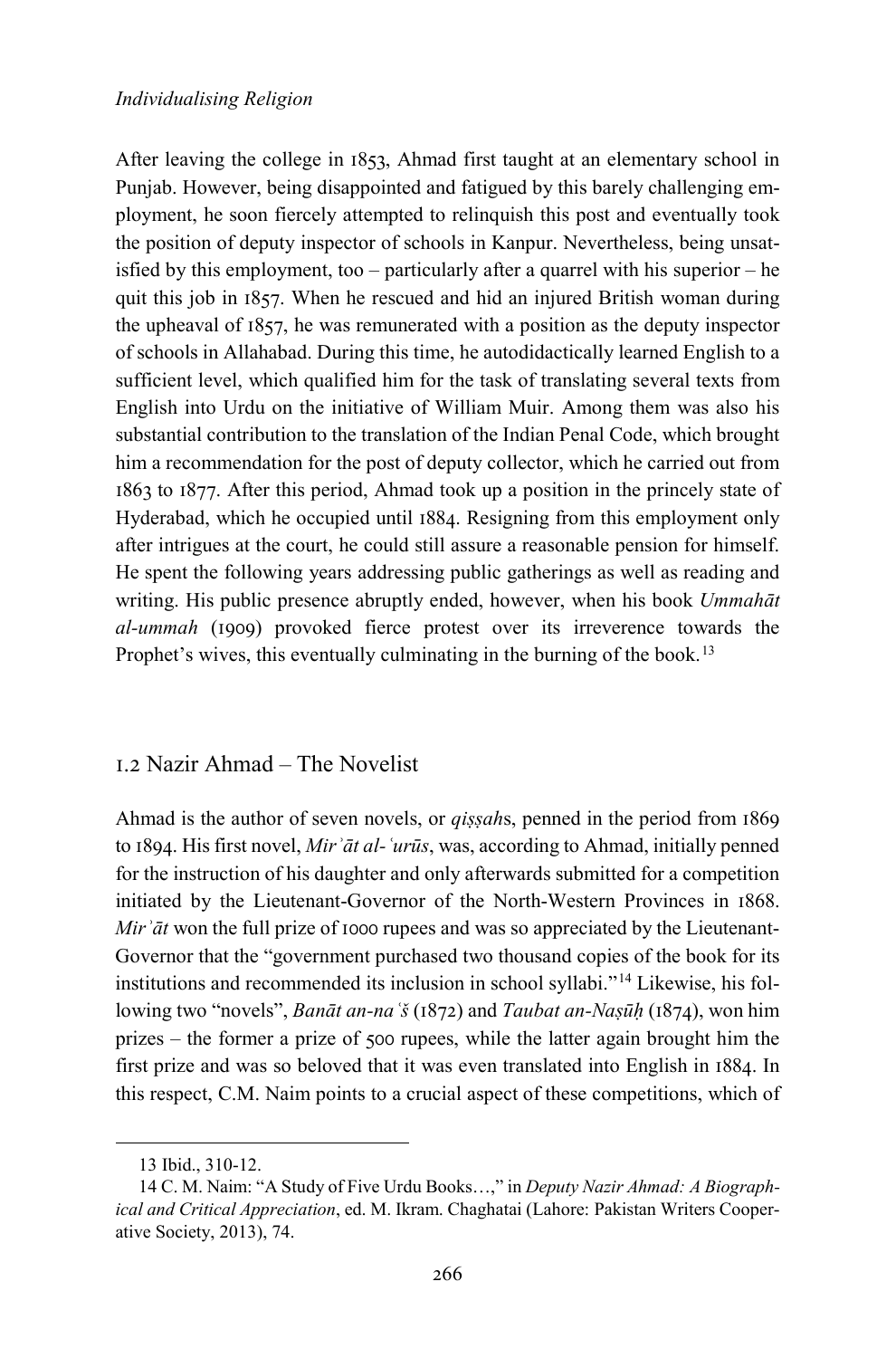course were not announced altruistically or as an end in and of themselves, but in pursuit of supporting "useful" literature – the measure of utility, however, being defined by the British:

It also established the fact that the Government of India was the new patron of learning, that the patronized learning was to be put to use for the general good as conceived by it, and that it had the power not only to approve certain ideas through rewards and disapprove others through neglect, but also to disseminate the approved ones through the educational system – the books so favored being purchased for libraries and prescribed for various examinations.[15](#page-4-0)

The institutional backing provided an effective means of promoting the favoured books and, consequently, the respective ideas mediated through these stories. This shall, however, be only a side note, as the focus of this chapter does not lie with these three books that make up the early phase of Ahmad's writing, characterised as it was by its instructive and didactic intentions:

*Mir'at* was intended to teach ethics (*akhlaq*) and good housekeeping (المورغانددارى). This book [i.e. *Banāt*] does the same, but only secondarily; its primary concern is with scientific knowledge (معلوماتِ علم). Now remains the topic of religious piety (  $\sigma$ *<sup>F</sup>*.*715*)دارى 16

The first two of his "novels" focused mostly on instructions for women and in the family sphere: *Mirʾāt* revolves around contrary sisters: Akbari, the elder sister, and Asghari, the younger one. The story commences with the description of the character of Akbari as an ill-tempered and disrespectful person who is soon married, but fails completely to manage the newly conferred responsibility of managing a household. In contrast, her younger sister Ashgari is married to the younger brother of Akbari's husband and manages to turn his and the entire quarter's life upside down. Ashgari seems to be Ahmad's exemplar of a literate, educated, and cultivated *šarīf* woman. *Banāt* resumes this story and describes Asghari in the role of a teacher instructing, among others, the spoiled protagonist Husn Ara. In addition to the instructive style of *Mirʾāt* presenting the story of the inculcation of the values and good habits of a *šarīf* woman, *Banāt* describes lessons on geography, history, and science, as well as cooking, sewing, and the general abilities needed

<span id="page-4-0"></span><sup>15</sup> C. M. Naim: "Prize-Winning *Adab*: A Study of Five Urdu Books Written in Response to the Allahabad Government Gazette Notification," in *Moral Conduct and Authority: The Place of 'adab' in South Asian Islam*, ed. Barbara Daly Metcalf (Berkeley: University of California Press, 1984), 292.

<sup>16</sup> Naim: "A Study of Five Urdu Books," 75.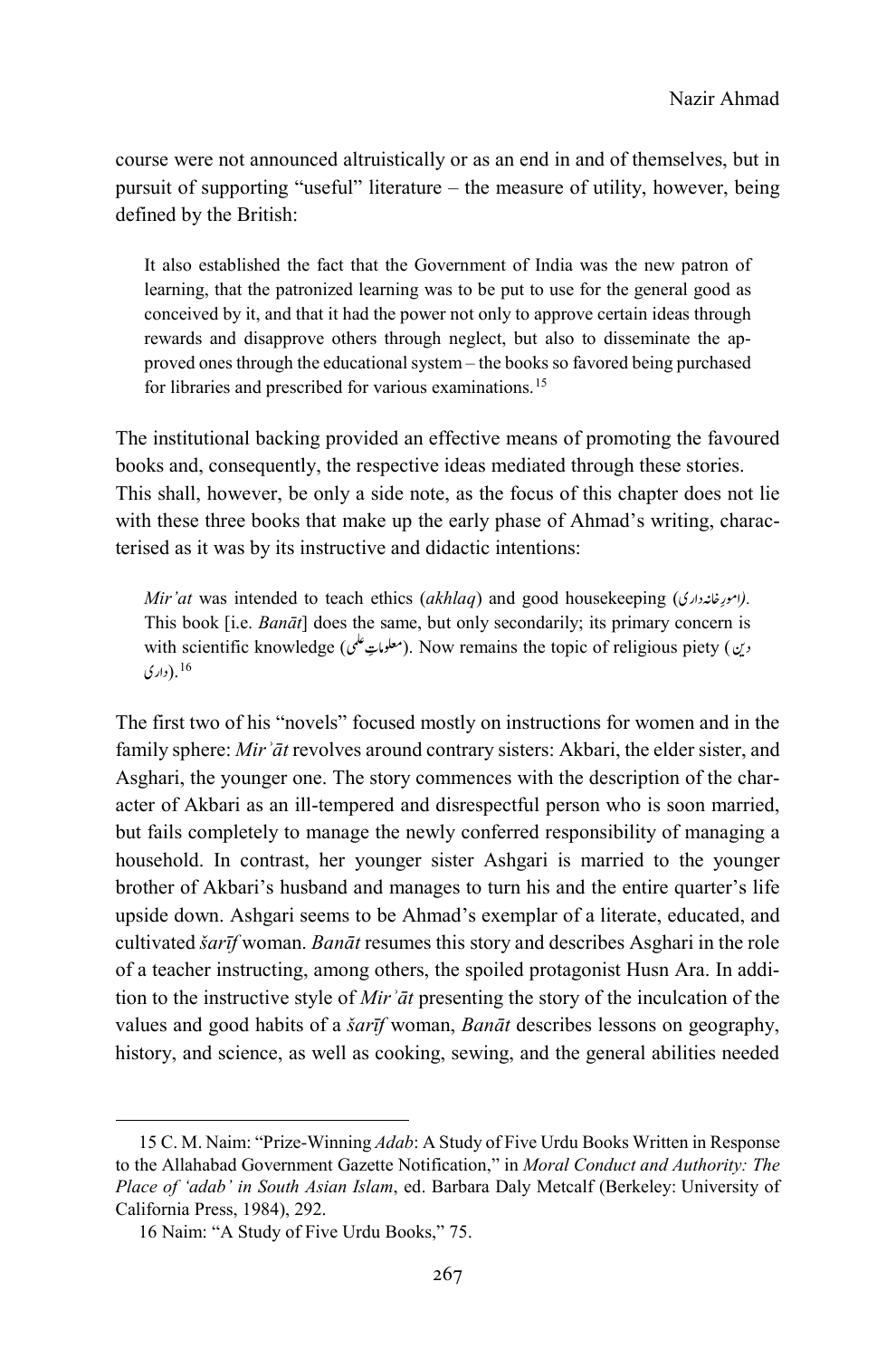for keeping a household in much detail, thus simultaneously instructing the reader.[17](#page-5-0)

While *Mirʾāt* and *Banāt* are focused on the instruction of women in the sphere of housekeeping as well as their education, two later "novels" also revolve around the position of women, yet in a broader social context: his *Fasānah-i Mubtalā*  (1885) thematises the issue of polygamy while his *Ayyāmā* (1891) discusses the prevention of remarriage for widows.

Ahmad's third "novel," *Taubat an-Naṣūḥ*, shall also be concisely mentioned here. The plot revolves around the religious awakening of Nasuh<sup>[18](#page-5-1)</sup> after his recovery from Cholera. Before, in his delirious state, Nasuh had a dream of the Day of Judgement which he perceives as an admonition. Consequently, he not only mends his own lifestyle but also sees it as his responsibility to "reform" his own family, too. While his wife as well as the younger three children of the household can be convinced very easily, his grown-up children, Naima and Kalim, oppose the radical change taking place at home. Of particular interest is the role of Kalim, an educated enthusiast of Urdu and Persian poetry who spends his time on idle activities like chess or breeding pigeons. He comes to be an exemplary representative of the *navābī*-culture which Nasuh fiercely disdains after his shift to a rather rigid reformation of his family. The latter's zeal even rises to the point where he eventually burns his son's library, which consists of, in his view, obscene and licentious literature.

This book was received enthusiastically in its time of publication and is even today part of Urdu textbooks. Oesterheld argues that this kind of literature:

[...] may have served as a kind of guide for middle-class Muslims in times of disorientation and disruption. The invasion of new, culturally-alien ideas which colonial rule and western education had unleashed on the Muslims of India had 'inaugurated a long period of disequilibrium.' In such a situation Naṣūḥ's clear-cut rules – for a pious life lived in accordance with the injunctions of Islam, for moral conduct, and for the development of a 'Protestant' ethos of labor and work – must have provided an anchor and moral support for the rising Muslim middle class.<sup>[19](#page-5-2)</sup>

<sup>17</sup> Ibid., 75-77.

<span id="page-5-1"></span><span id="page-5-0"></span><sup>18</sup> Nayyar recognises several aspects of the *dāstān*-tradition in Ahmad's *Taubat*, on the structural level in particular. But the names are also chosen on the basis of describing the qualities of the named (*ism-i bā musammā*), while the characters are types of these qualities rather than real persons. On the other hand, the novel is also said to be influenced by Daniel Defoe's *The Family Instructor*. Cf. Nayyar: *Urdū adab kī taškīl-i jadīd*, 79, 90.

<span id="page-5-2"></span><sup>19</sup> Oesterheld: "Nazir Ahmad and the Early Urdu Novel: Some Observations," *The Annual of Urdu Studies* 16 (2001): 34.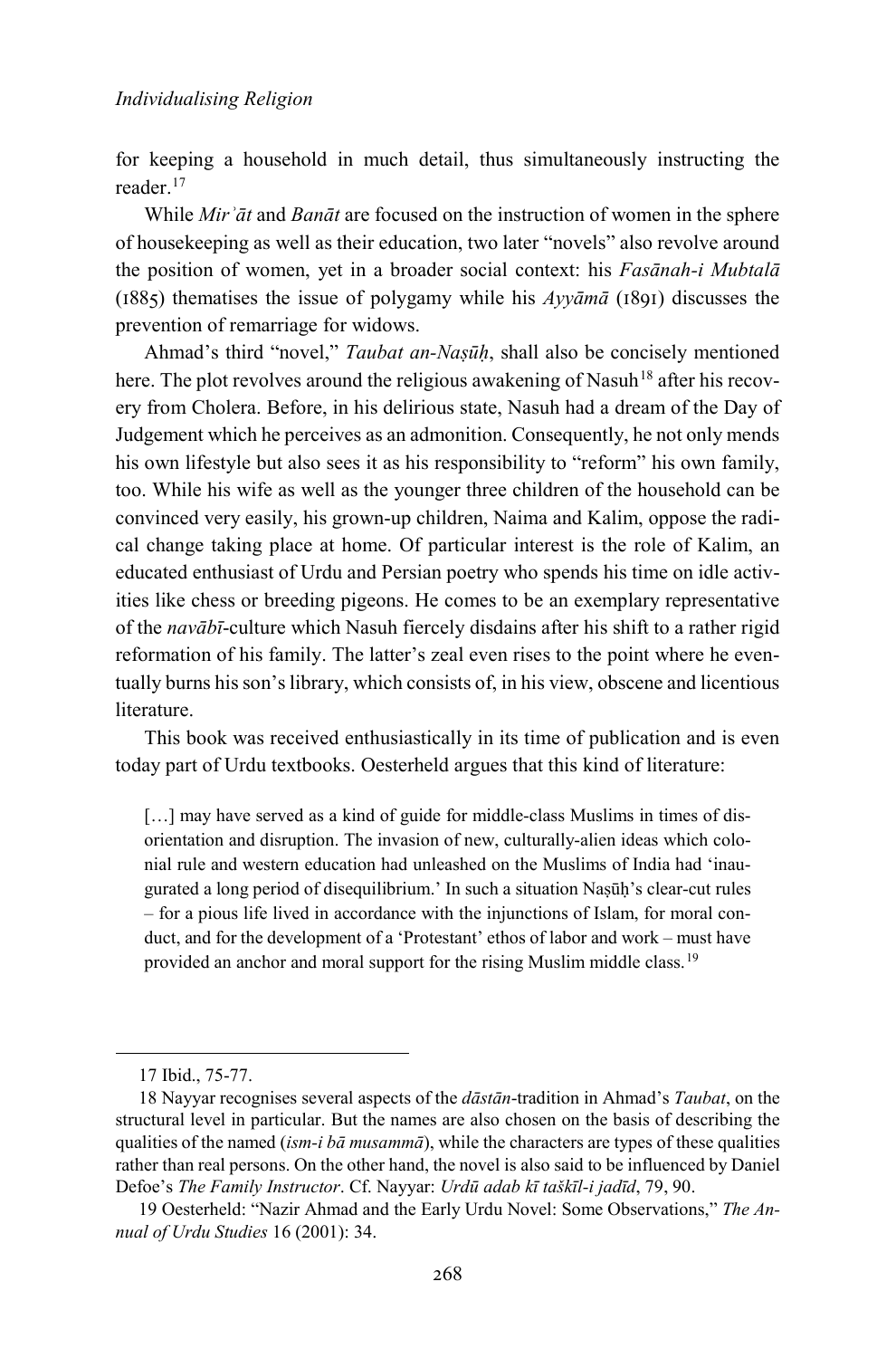She further argues that, with the increasing cessation of religious education  $-$  in particular in government schools and colleges – Muslim identity both inwardly and outwardly had to be preserved in the family sphere by living these values and integrating them into one's own daily life.

Of particular interest for this study this study, furthermore, will be Ahmad's *Ibn al-Vaqt* (1888) and, in particular, his last "novel," *Rūyā-i Ṣādiqah* (1894). The latter's labelling as a novel is indeed arguable, as the plot revolves first and foremost around a religious dream, it being more of a religious *risālah* (pamphlet) providing a substantial synopsis of Ahmad's views on Islam.

# 2. Ibn al-Vaqt – Nazir Ahmad's Relation to Ahmad Khan and Aligarh

In the first section here, I will discuss Ahmad's *Ibn* with respect to his stance towards Khan's reformist schemes and the Aligarh Movement in general. A hasty and single-sided answer will be avoided, as this has too often been proposed: either his "novels" have been too hastily ascribed to instructive intentions on the model of the Aligarh circle, or his disagreements with Khan with respect to their religious ideas have been overemphasised, construing a mutual conflict.<sup>[20](#page-6-0)</sup> However, the relationship between Khan and Ahmad has to be viewed more critically.

Siddiqi states that Ahmad openly confessed his association with the Aligarh circle only very late, though he was perhaps one of the first to be acquainted with Khan through entanglements with the Delhi College at the time when Ahmad studied there. Siddiqi further states that Ahmad must have been significantly impressed by Khan. Though he claims to "never have been a subscriber to Sayyid Ahmad Khan's writings,"[21](#page-6-1) Siddiqi doubts this claim and explains this as an attempt to escape the accusation of being a *necarī*. Only for this reason did Ahmad expose his disagreements with Khan, whereas their ideas prove to be in conformity to a great extent, and bear testimony to the fact that Ahmad – as Siddiqi argues – must have been acquainted with Khan's writings from his *Tabyīn* onwards.<sup>[22](#page-6-2)</sup>

Likewise, Ahamd's *Ibn* verifies that he engages in a dialogue with Khan's ideas via his literary as well as his later theological writings. *Ibn* was his fourth "novel" and denotes a shift in his writing – away from his focus on the family

<span id="page-6-0"></span><sup>20</sup> Ṣiddīqī: *Maulvī Nazīr Aḥmad Dihlavī*, 173.

<span id="page-6-1"></span><sup>21</sup> Ibid.

<span id="page-6-2"></span><sup>22</sup> Ibid.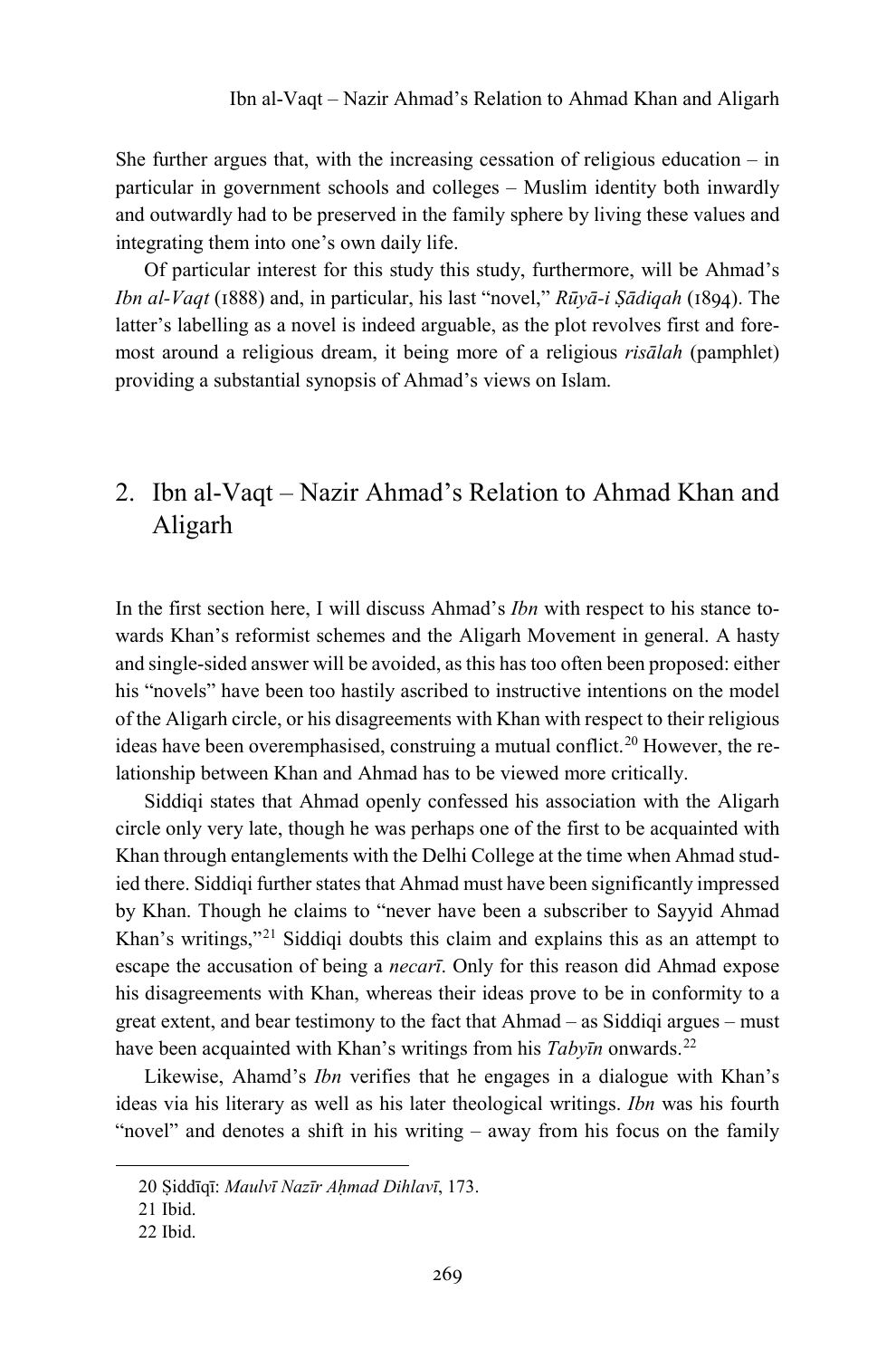<span id="page-7-0"></span>-

sphere of his first three "novels" towards a more controversial topic: the relation between the British and their subjects. Thus, as Oesterheld argues, he turned to this topic only after quitting his position in government employment.<sup>[23](#page-7-0)</sup> The story of this "novel" revolves around the protagonist of the same name.<sup>[24](#page-7-1)</sup> The story is set in the year 1857 alongside the Indian uprising. Ibn al-Vaqt, an Indian Muslim with a keen interest in progressive views, saves the injured British officer, Noble *ṣāḥib*. In reward for this courageous act, he is offered employment as the assistant of Noble who, subsequently, introduces him to British society: Ibn soon abandons his style and aims to imitate the British lifestyle "not only in spirit but also in the externals of culture such as dress, table etiquette, mode of living":<sup>[25](#page-7-2)</sup>

In summary, within one month of changing his style of clothing, there was no sign of Islam left in Ibn al-Vaqt nor in his way of living. If a stranger would have come to his house, he would not have been able to decide whether this is the home of an Englishman or an Indian.[26](#page-7-3)

Significantly, the narrator here construes a dichotomy between Ibn's new mode of living and his Muslim identity. These are denied coexistence. Thus, Ibn's adoption of the British life style is equated with discarding a Muslim way of life.

The narrator then proceeds to expose Ibn's serious misjudgement, namely that his complete acclimation to and imitation of the British environment is advantageous and useful. As soon as Noble has to leave India, Ibn's support breaks off and he finds himself left alone. He had, on the one hand, broken with his own community which did not tolerate his way of living, while, on the other hand, the British community had tolerated him only due to Noble's support. With the latter's departure, these circumstances come to light and compel Ibn to relinquish his position. Only through the intercession of his relative, Hujjat al-Islam, can Ibn regain his former status in the Muslim community. However, in negotiations with Ibn's new superior, Sharp, the latter voices strong criticism against Ibn's adoption of British clothing:

<sup>23</sup> Oesterheld: "Die Begegnung mit dem Westen als kulturelle Herausforderung," 206.

<sup>24</sup> The book's title is distinguished from the protagonist by presenting the title in italics.

<span id="page-7-2"></span><span id="page-7-1"></span><sup>25</sup> S. M. Abdullah: "Nazir Ahmad," in *Deputy Nazir Ahmad: A Biographical and Critical Appreciation*, ed. M. Ikram Chaghatai (Lahore: Pakistan Writers Cooperative Society, 2013), 369.

<span id="page-7-3"></span><sup>26</sup> Nazir Ahmad: *Ibn al-Vaqt* (Dihlī: *Kitābī Dunīyā*, 2015), 157. *Ibn* has also been translated into English by Muhammad Zakir as *The Son of the Moment*. This and the following translations, however, do not refer to Muhammad Zakir, but are the translations of the author.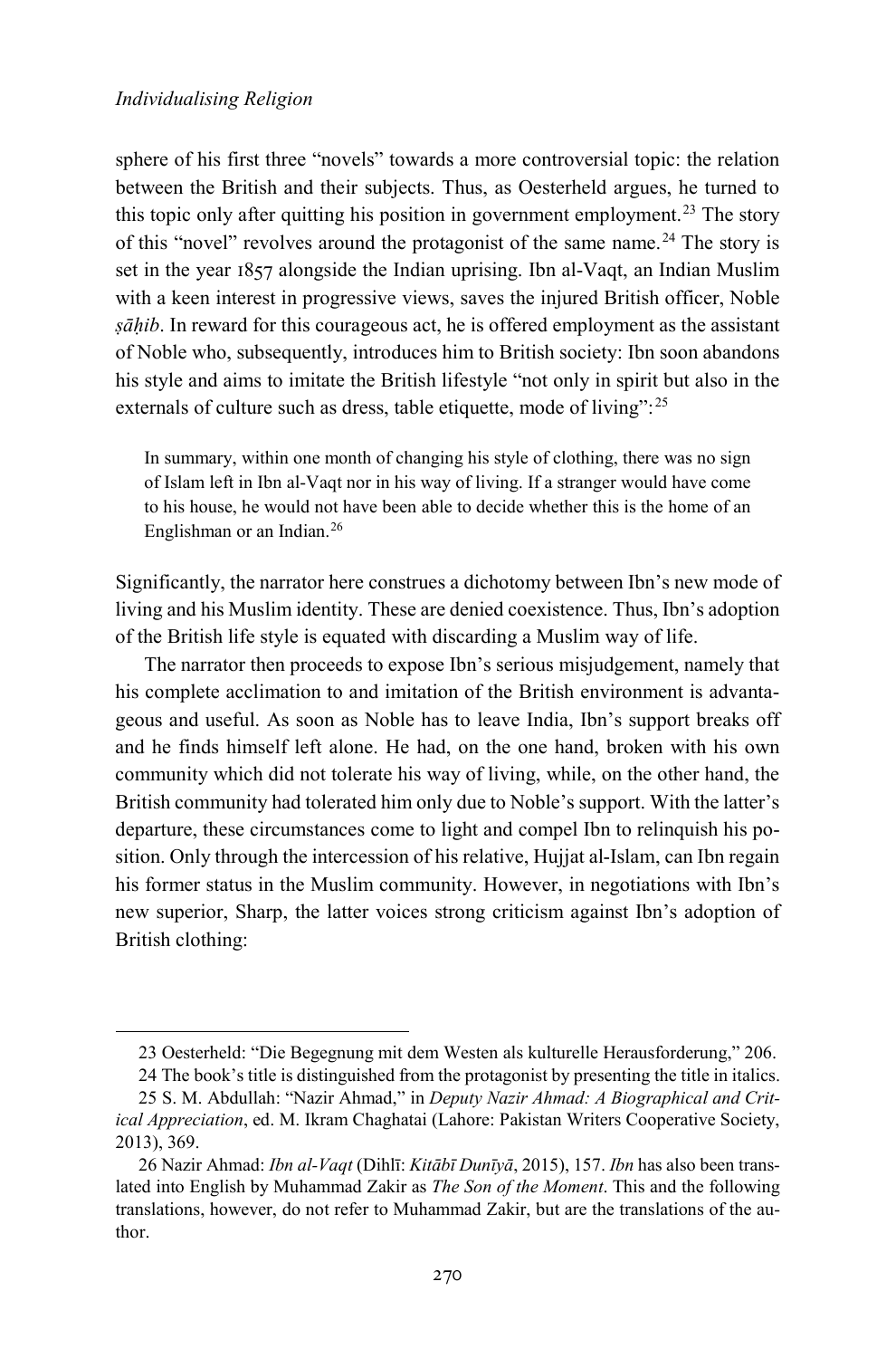This clothing is our national distinction and tradition [*qaumī šiʿār*] and if an Indian dresses in our vein, then we will apprehend that he is imitating and mocking us. What reason will there be for an Indian to dress in our clothing, which is not in any way comfortable for him, without any discernible reason except claiming equality with us? This aims at denigrating the British, weakening the Government and de-stroying their respect.<sup>[27](#page-8-0)</sup>

Sharp's statement clarifies that his resentment towards Ibn was founded on identity conflicts and the threatened superiority of the British through Indians' appropriation of Western styles of dress. The "novel" thus presents the confrontations and conflicts which young (on the European model), educated Muslims had to face. This negotiation of identity was, however, not limited to merely outward aspects of style, such as clothing – and not so in *Ibn*, either.

Ahmad depicts Ibn as a representative of the new Muslim middle class that was raised in a British-controlled educational system. This generation began to raise questions about the veracity of Islam in view of the current emphasis on rationalism, and Ahmad presents Ibn as a typified exponent of this thinking. In dialogue with Ibn, Noble exposes the terrible situation of the contemporary Muslim community and realises the urgent need of a reformer:

This nation required a reformer anyhow, but now its survival is dependent on the appearance of a reformer. I say, why do you not fulfil this role of a reformer.<sup>[28](#page-8-1)</sup>

Furthermore, however, Noble also presents a reform plan:

The kind of reform which is necessary for the progress of India can be summarised by the following: as far as possible, Indians have to be modelled on the example of the British – be it with respect to the diet, the clothing, the language, the habits, the housing or the mindset, in any way.[29](#page-8-2)

Noble acknowledges the dissemination of science (*ʿulūm-i jadīdah*) as a crucial means to improving the situation of the Indians:

If there is a means for the prosperity of the Indians, then it is to spread science [*ʿulūm-i jadīdah*] among them and to call their attention to apply their whole power to rational occurrences [*ʿaqlī vāqiʿāt*, i.e. those occurrences which can be comprehended on a rational basis].[30](#page-8-3)

<span id="page-8-0"></span><sup>27</sup> Ibid., 225.

<span id="page-8-1"></span><sup>28</sup> Ibid., 103.

<span id="page-8-2"></span><sup>29</sup> Ibid., 108.

<span id="page-8-3"></span><sup>30</sup> Ibid., 107.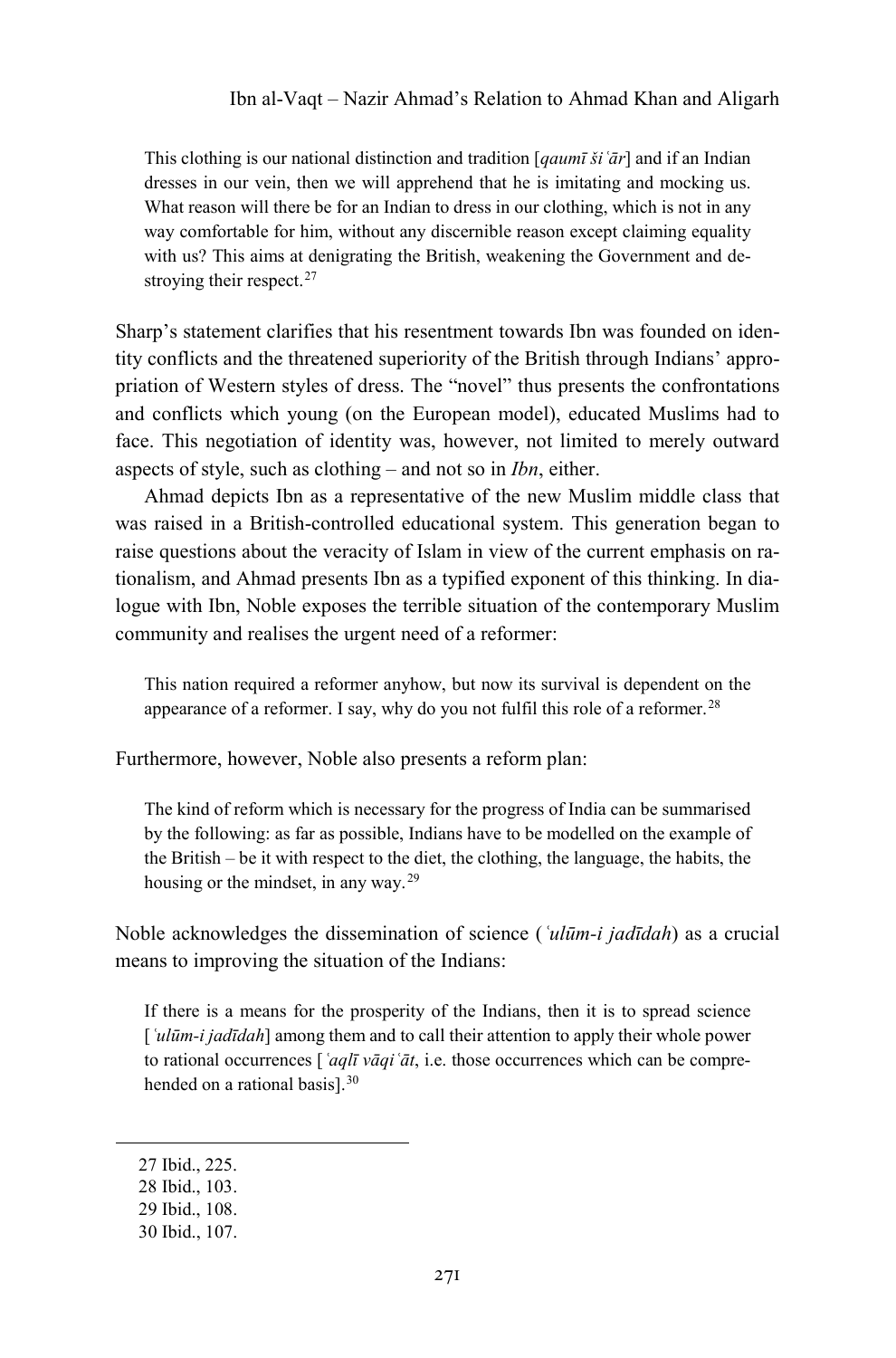Noble doubts, however, the utility of the orientalist approach of translating scientific texts into Urdu, as he takes Urdu to be an inadequate medium of conveyance that lacks the capacity (*vusʿat*) to cover the range of English scientific language. Thus, translators of scientific books would not even manage to translate one line without using an English word in the translated text. Hence, he concludes with the aforementioned reform plan of adapting Indians as much as possible to the British model<sup>[31](#page-9-0)</sup>

Significantly, Ibn does not take up any subject position, but is rather presented as a recipient of foreign ideas which he merely absorbs – unquestioned and uncritically. While Noble leads the dialogue, Ibn appears only marginally when asking something or expressing his agreement. He appears to be Noble's pawn. When Ibn asks why Noble does not himself initiate reform, his response refers to his position as an outsider. Thus, Ibn eventually agrees to undertake this reform.<sup>[32](#page-9-1)</sup> The results have been described above: Ibn commences with his own life and models it entirely on the British prototype. Nevertheless, the implementation of this reform plan beyond Ibn's individual life is not to be, and comes to an abrupt end with Noble's departure and Ibn's subsequent degradation.

In the following passage, I will briefly examine the role of Hujjat, due to whose intercession Ibn regains his position. Hujjat aims to convince Ibn of the fallacy of his reformist approach. Hujjat is depicted as a practicing Muslim. When he comes to meet Ibn in the second part of the story, he has initially intended to stay at the latter's home. However, Ibn's way of life makes it impossible for him to obey to the rules of Islam:

What all will you arrange? First, there is no place for me to perform my prayer. Wherever one goes – one picture after the other. This is no house, it is rather an idol-temple. Furthermore, you have raised dogs in such an amount that one cannot give the *aẕān* and if I do not perform my prayer in company in the mosque, I do not find peace of mind.<sup>[33](#page-9-2)</sup>

Not only does Hujjat have difficulties in finding a proper place to perform his prayer, as the walls are hung with pictures and he is compelled to move onto the veranda, b but he finds the English way of preparing food with alcohol to be intolerable. When Ibn tries to persuade Hujjat to at least stay for dinner, Hujjat equally denies this possibility, as he has seen a shelf of alcoholic beverages and cannot be convinced by the menu.

<span id="page-9-0"></span><sup>31</sup> Ibid., 107f.

<span id="page-9-1"></span><sup>32</sup> Ibid., 108f.

<span id="page-9-2"></span><sup>33</sup> Ibid., 212f.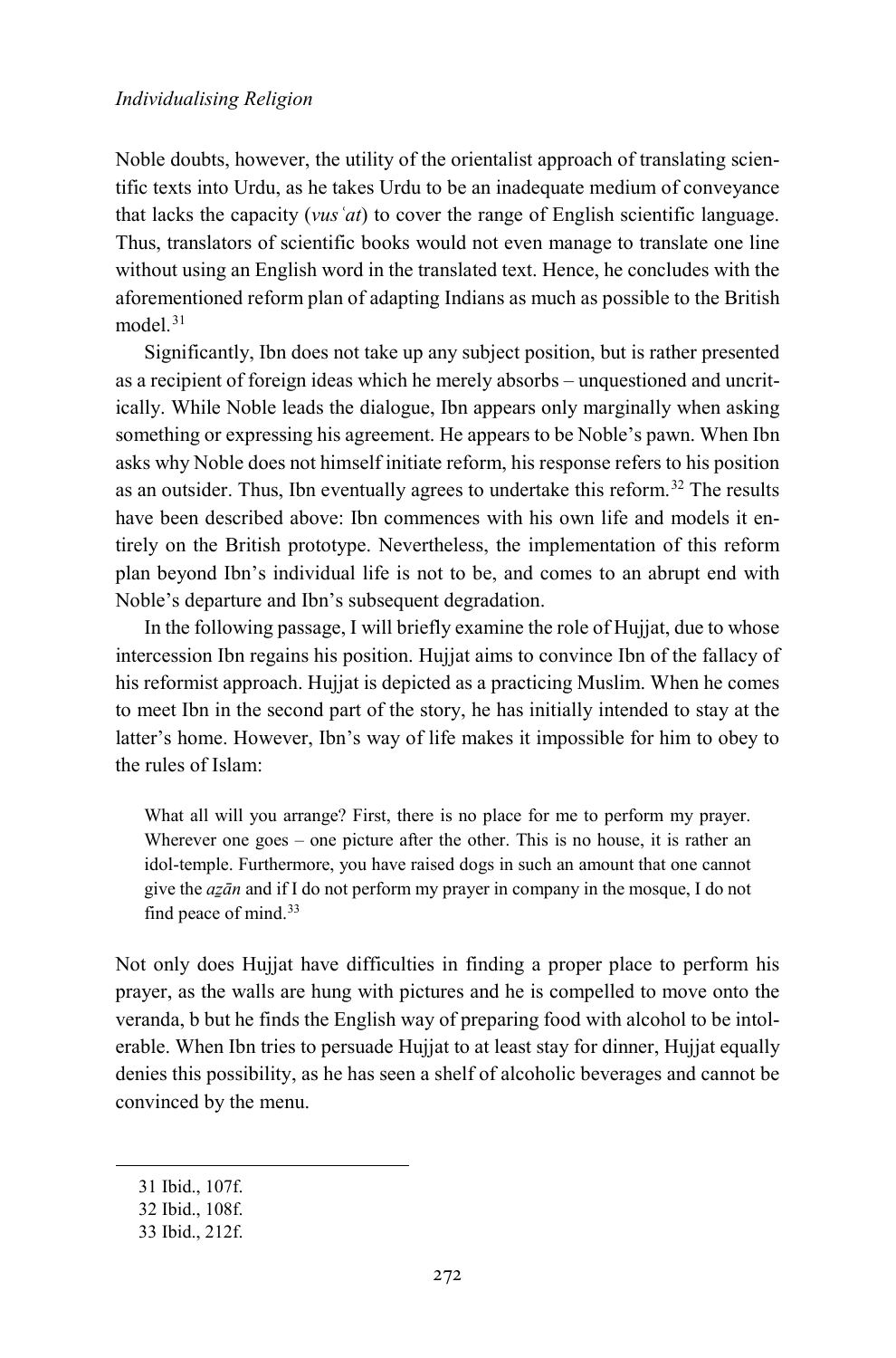Following Ibn's degradation, Hujjat and Ibn meet repeatedly and discuss different religious issues – even though Hujjat denies any religious debate (*maẕhabī mubāhis*) and argues that religion is a merely individual matter, which does not allow for any external critique. Religion is, in Hujjat's view, intended as consolation (*tasallī*). Thus, Ibn's reform approach with its emphasis on reason (*ʿaql*) misses the essence of religion:

If you want to take my advice, then forget about a book of *ʿilm al-kalām* and do not even look at it. There is one great harm the seeker of religion [*t̤alabgār-i dīn*] will suffer from when he consults this type of books: he starts to doubt [and quarrel] in religious matters [*dīnīyāt men mutašakkī*].[34](#page-10-0)

Hujjat not only perceives the use of reason in the sphere of religion as cause for doubts and scepticism, but also sees reason as the actual root of religious quarrels and conflicts which are merely counterproductive and lead to no fruitful solution. Instead, such arguments miss the actual aim of religion.

Ibn counters this assertion in describing the present age as the time of reason. He recognises a conflict between reason and religion, subsequently assuming an eventual cessation of religion:

Oh, my dear, those innocent times [*bhole-bhāle zamāne*] have gone by when people readily believed in religious delusions. Now is the age of reason. […] in Europe, one will barely find five out of 100 who are religious by heart.[35](#page-10-1)

Ibn's reform approach is thus described as being driven by the attempt to improve the situation of Muslims in view of the new confrontation with science and reason. Reason seems to be inextricably linked to Europe as an external import that, in turn, obtains the position of both identity marker and counterpoint to indigenous religions. This is further reinforced by the fact that Ibn's reform approach is the single-sided proposal of Noble, while Ibn takes up a merely passive role.<sup>[36](#page-10-2)</sup> Thus, Hujjat can criticise Ibn's reform approach as too radical, entailing an entire loss of

<sup>34</sup> Ibid., 253.

<sup>35</sup> Ibid., 269.

<span id="page-10-2"></span><span id="page-10-1"></span><span id="page-10-0"></span><sup>36</sup> One has to bear in mind, however, that *ʿaql* by itself cannot be described as an import which was formerly not present in Islam – and this would also not be Ahmad's argument. He rather refers to the changed notion of *ʿaql* which it takes up in the second half of the 19th century. While its early notion was related to Greek and Muslim philosophy, this very notion comes to be criticised in the 19th century as a mere analogy. Its new notion rather indicates observation and empiricism, and is perceived in relation to science and, thus, in *Ibn* as European. For a further discussion of this transformation of the notion of *ʿaql*, cf. Chapter 7.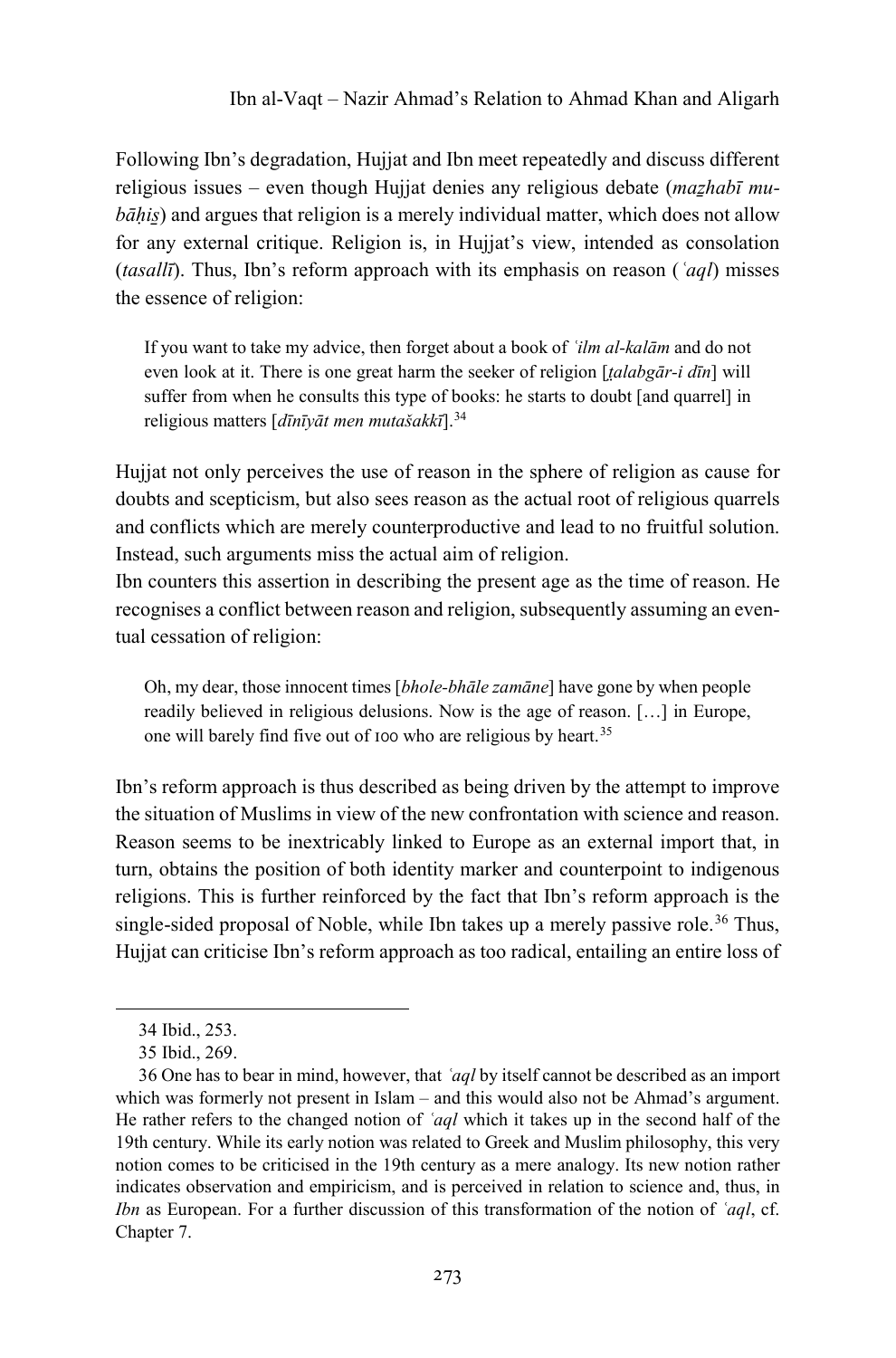identity, hereby conjoining the two aspects of the story – Ibn's outward appearance and his inner convictions (i.e. reason):

But if you might banish [by this reform], on the one hand, the Muslims' barbarity [*vah*<sup>*šat*], on the other hand, you will make them atheists [*be-dīn*].<sup>[37](#page-11-0)</sup></sup>

### For,

[...] when a nation does not adhere to its religion, nor its clothing, mode of living, knowledge nor to its language, then its national identity [*qaumī imtiyāz*] is lost. What kind of reform is this and to whose benefit? If we want to "reform" a house, then this does not mean to demolish it from its foundation and construct another building anew. Likewise, a reform of the Muslims can only then be called reform when Muslims remain Muslims.<sup>[38](#page-11-1)</sup>

Thus, Ibn's reform proposes an entire negation of Muslim identity – on the outward level of clothing, etc., as well as with respect to the abandonment of religion for the sake of reason. The author merges the outward identity markers of clothing with a conflict of reason and religion: as the British and Muslim modes of life exclude one another, in the same way also does religion exclude reason, an identity marker of Britishness. Hujjat rather emphasises that reason has no access to religious matters, which surpass its sphere of knowledge.[39](#page-11-2)

I shall not further engage in Hujjat's arguments, as Ahmad reproduces them in much more detail in the other two books to be analysed in the following paragraphs. At this point, I am rather more interested in the character of Ibn. As has been mentioned, Ahmad depicts him as an advocate of reason and an initiator of a Muslim reform. Thus, it has often been argued, initially by Khan's son himself, that Ibn was mockingly modelled on the example of Khan – however, this is an accusation which Ahmad denied. He rather claimed that Ibn was autobiographically inspired. One cannot come to a final conclusion, yet it becomes obvious that Ahmad indeed presented the character of Ibn in deliberate resemblance of Khan – in particular in his preference for the British way of life and his religious ideas. But this was less aimed at ridiculing Khan than at the act of delineating those ideas

<sup>37</sup> Ibid.

<sup>38</sup> Ibid., 268f.

<span id="page-11-2"></span><span id="page-11-1"></span><span id="page-11-0"></span><sup>39</sup> Ibid., 269f. It shall also be mentioned that *Ibn*'s characters have aptronyms mirroring their respective peculiarities. Thus, Ibn al-Waqt as the Son of the Time is characterised by his unrestricted adaption to the new situation of British reign. Hujjat al-Islam, Proof of Islam, is presented as the defender of Islam against Ibn's reformist ideas.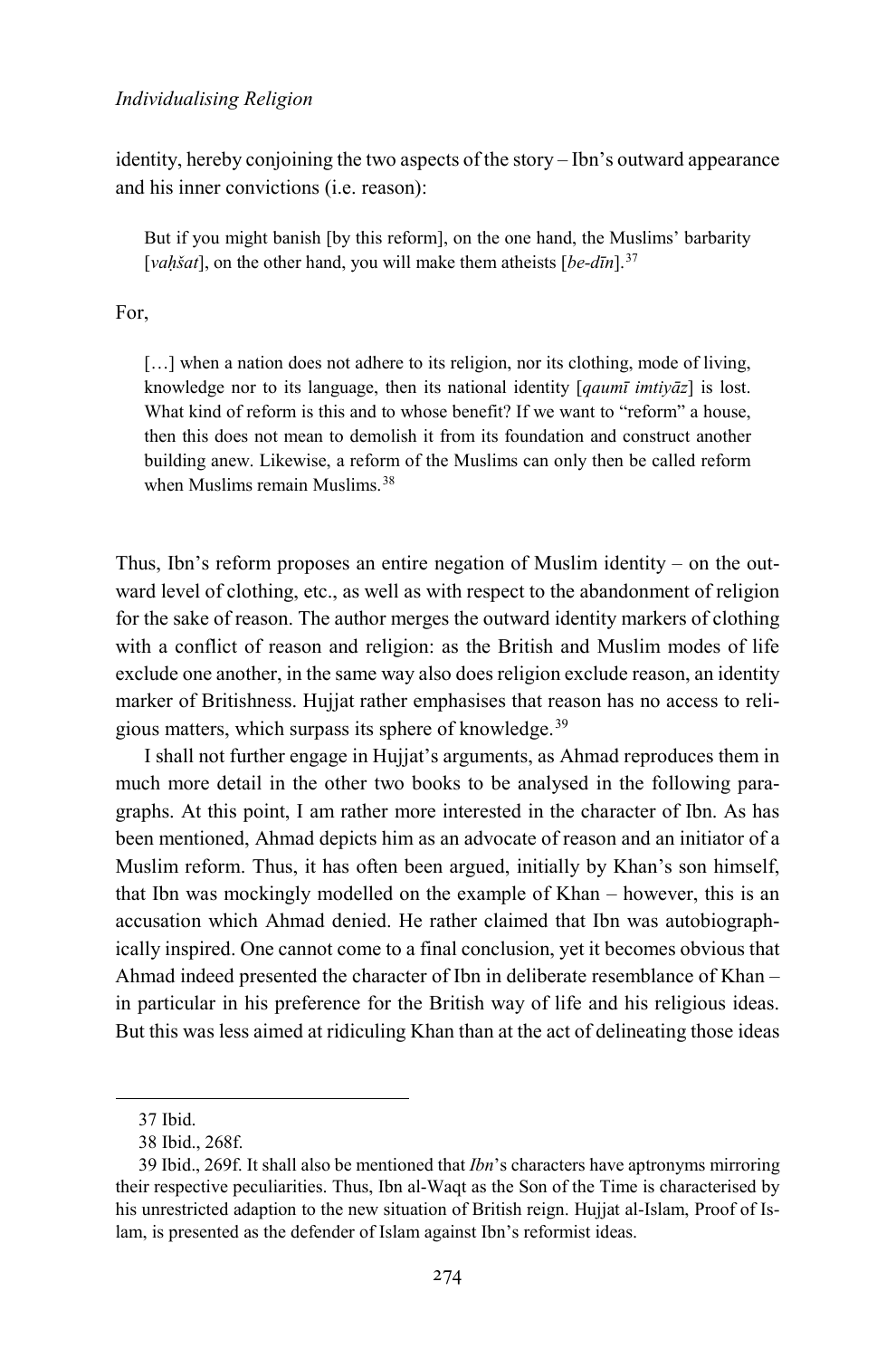to which Ahmad himself did not conform.[40](#page-12-0) Thus, a reduction of *Ibn* to a mere satire of Khan would fall short of the work's intricacy.

Significantly, the works to be discussed in the following paragraphs also feature a debate between a character similar to Ibn and an elder dialogue partner. Yet, *Ibn* stands out insofar as it is not limited to a purely religious debate, but operates on two levels and also includes the level of outward appearance, housing, food, drinking, etc. *Ibn* thematises the position of Muslims in the tremendously altered situation of post-1857 India. In confrontation with the now undeniable predominance of the British, as well as the changed educational situation, Ahmad discusses the Aligarhian reformist approach—inclusive of its extensive adjustment to the British model— with respect to Islamic identity (among other issues). In a similar vein, other books by Ahmad engage in this question, however, with a greater emphasis on Islam. Hence, with respect to the other texts discussed in the preceding chapters, his books stand out insofar as Ahmad's engagement with Islam is not initiated as a response to a critique of Islam by an outsider, as has been seen in the examples of Pfander, Muir, or Renan, but rather presents an internal discussion of Khan.<sup>[41](#page-12-1)</sup> In the following section, I aim to more thoroughly analyse Ahmad's engagement with Khan's religious reformist thought on the basis of his "novel" *Rūyā-i Ṣādiqah* and his pamphlet *Ijtihād* (1908).

# 3. Religious Writings

-

Ahmad penned several books on the topic of Islam with an explicitly instructive intention, of which only the most influential will be concisely discussed here. In the first place, his translation of the Quran into Urdu, *Tarjumat al-Qurʾān* (1896), has to be mentioned. At this time, various translations of the Quran had been produced in South Asia, the former taboo having been broken long before. The first step had already been taken by Shah Waliullah in the 18<sup>th</sup> century with his translation into Persian, this to be complemented by his sons' Urdu translation. Thus, the honour of primacy is not due Ahmad. His translation rather stands out for its idiomatic use of Urdu.

<sup>40</sup> Oesterheld: "Die Begegnung mit dem Westen als kulturelle Herausforderung," 207.

<span id="page-12-1"></span><span id="page-12-0"></span><sup>41</sup> A discussion of Khan's reformist ideas has by itself, of course, no distinctiveness. In fact, Khan's ideas have provoked an immense number of fierce critiques. Ahmad's point of view stands out insofar that, despite his critical engagement, he still has a generally positive stance towards Khan's ideas.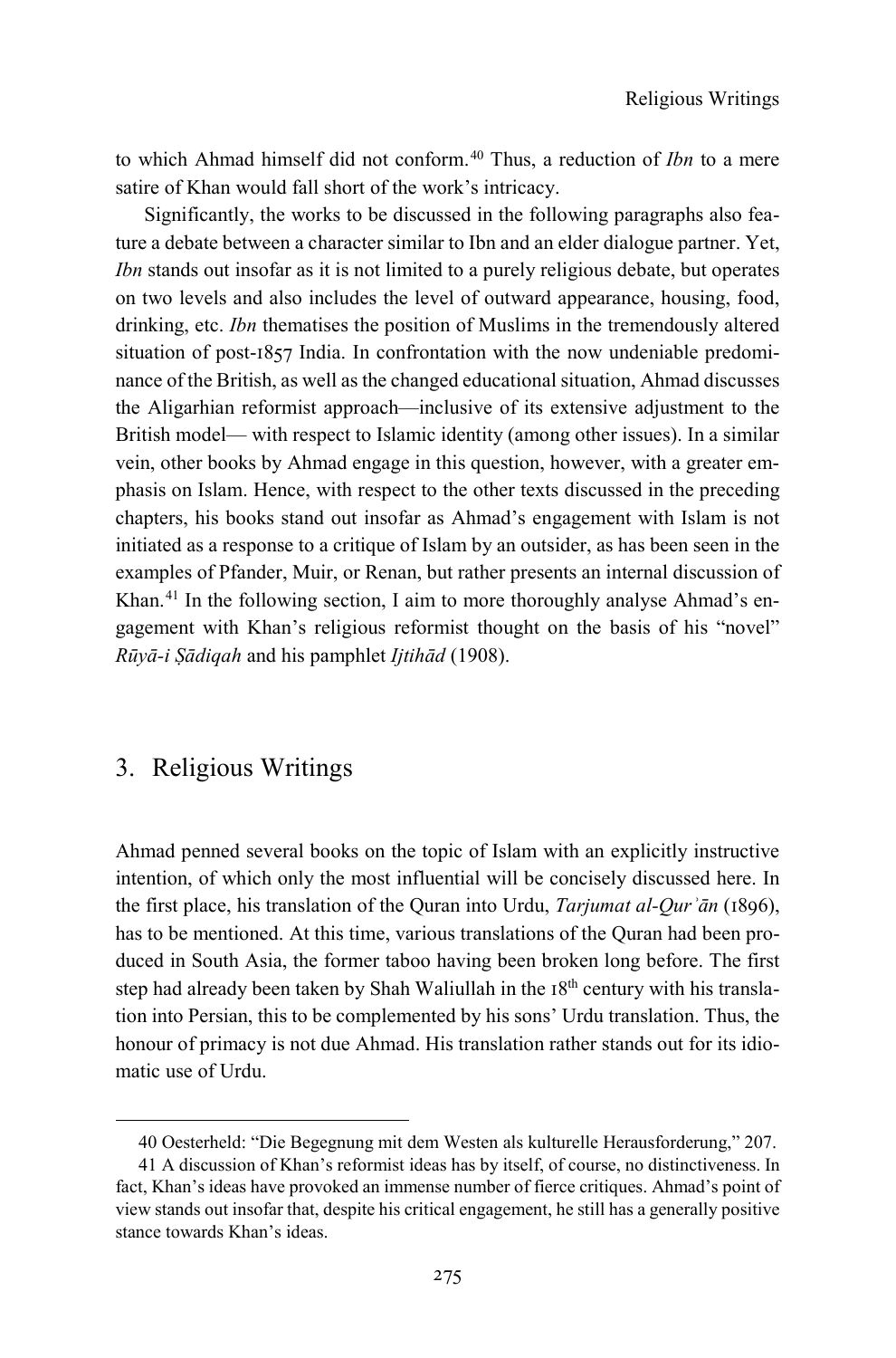His *Al-Ḥuqūq va al-farāʾiz̤*(1902), comprising three volumes, can be described as a follow-up project of his *Tarjumat*, as he utilised much of the material he had gathered during research for his translation. The *Ḥuqūq* is designed as a comprehensive manual of Muslim jurisprudence (*fiqh*). It is divided into three parts discussing rights (*ḥuqūq*) and obligations (*farāʾiz̤*) – first, towards God (*ḥuqūq Allāh*); second, regarding the worship (*ḥuqūq al-ʿibād*), however, also generally pertaining to life in society; and, third, regarding morals and ethics (*ḥuqūq an-nafs*).[42](#page-13-0) The *Ḥuqūq* perfectly mirrors Ahmad's focus on the distribution of practical knowledge, thus providing an exhaustive overview of various matters from the perspective of the Quran and *hadīs*.

Apart from these two major works, his *Ummahāt al-ummah* (1908) must also be mentioned for the fierce reactions it provoked. *Ummahāt* was written in critical response to a work by Ameer Ali (entitled *Ummahāt-i muʾminīn* in its Urdu translation) wherein the author discusses the topic of polygamy with respect to Muhammad. Ali was himself accused of having used irreverent expressions regarding Muhammad and his wives. The protests following the *Ummahāt*'s publication made a significant incision in the public role Ahmad had exerted up until that point in time. $43$ 

The following paragraphs will, however, primarily refer to Ahmad's *Rūyā* and *Ijtihād*: his series of seven "novels" which increasingly resorted to explicitly religious topics. Thus, the denomination of "novel" for his *Rūyā* is rather dubious, as the story serves merely as a loose background narrative framing a lengthy religious dream resembling a *risālah*. As Osterheld writes: "It came at a point when Nażīr Aḥmad had just begun to move away from fictional stories to strictly theological works. Hence the story is reduced to a mere frame for the elaborate religious instruction of a searching young man, Ṣādiq, by an elderly wise man (*buzurg*) [...]."<sup>[44](#page-13-2)</sup> The frame story revolves around Sadiq and his marriage with Sadiqa, who is gifted with the ability to see dreams which all come true. Sadiq benefits from his wife's ability when he is devastated due to his insecurity regarding his religious convictions, this situation being further reinforced by an aggressive environment of religious disputes and conflicts. Eventually, he asks God to release him from the disturbing questions running through his head and haunting his sleep, which serves the author as pretext for the following extensive religious instruction: Sadiqa had a lengthy dream which she presents to Sadiq for what is nearly the rest of the "novel."

<span id="page-13-0"></span><sup>42</sup> Ṣiddīqī: *Maulvī Nazīr Aḥmad Dihlavī*, 281f.

<span id="page-13-1"></span><sup>43</sup> Ibid., 298.

<span id="page-13-2"></span><sup>44</sup> Oesterheld: "Nazir Ahmad and the Early Urdu Novel," 38.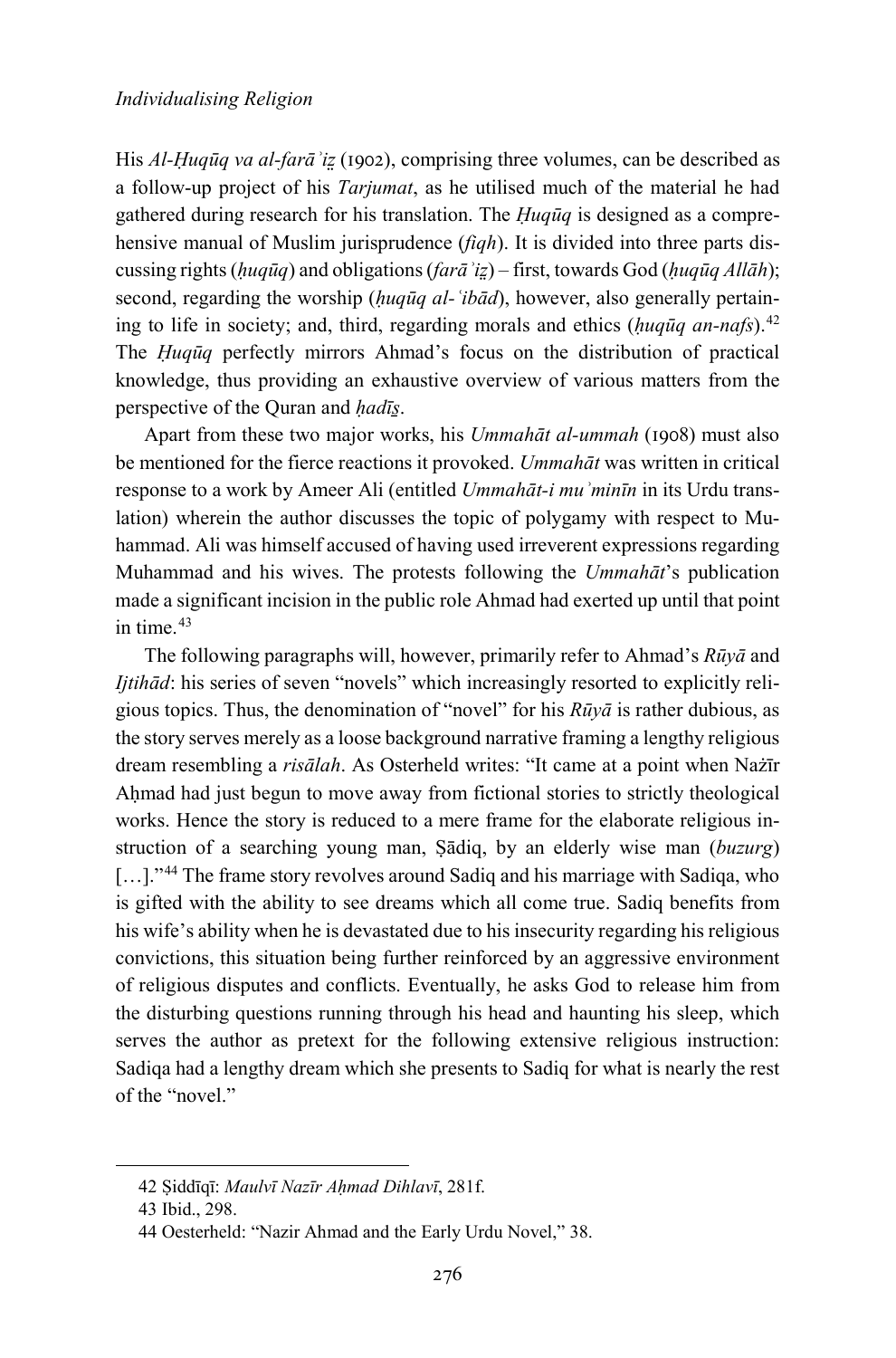In a very similar vein, the dialogic style is also utilised in Ahmad's *Ijtihād*, which is designed as an inner dialogue triggered by the question of "why am I a Muslim?" ("*Maiṉ kyoṉ musalmān hūṉ*"). The narrator begins the book by describing his internal conflict, hereby thematising various topics of his personal understanding of Islam. While the narrator presents the personal conclusions of his long struggle, his conversation with the interlocutor does not develop an individual character, but rather serves as an excuse for the narrator's explanations.

Both of these books are the basis for the following discussion of Ahmad's engagement with Khan's conceptual framework, as they provide a very condensed insight into the same.

# 3.1 Engaging in Khan's Concept of *fit̤rat*

The analysis of Ahmad's *Ibn* has shown that he stands in dialogue with Khan regarding his religious ideas. Most significant in this respect is Ahmad's reinterpretation of Khan's concept of *fit̤rat*. Ahmad deliberately refers to this conceptual framework and acknowledges the assertion of an equivalence between Islam and *fitrat*. However, his conception of the latter diverges from Khan's. In his *Ijtihād*, the elder dialogue partner describes his path to religious insight as motivated by his reflections on the character of the world:

First of all, I began to observe things attentively. Previously, I used to perceive whatever I saw only superficially and cursorily. But now I started to inquire in the depths of things and asked: "What is this? How did it come into existence? For which purpose was it created? Did it come into existence by itself or was is created by someone? […]" Well, this is the foundation of religion [*dīn*].[45](#page-14-0)

These reflections lead the narrator to the insight that there must be a primary cause (*sabab-i aṣlī*). Initially, one can perceive the act of man. At first glance, man seems to be the creator, as he plants gardens, tills the fields, etc. However, thorough observation reveals that man doubtlessly has some power, but only to the extent of reshaping a given creation, while countless occurrences are beyond his power:<sup>[46](#page-14-1)</sup>

<span id="page-14-1"></span><span id="page-14-0"></span>1

<sup>45</sup> Nazir Ahmad: *Ijtihād* (Dihlī: *Afz̤al*, 1908), 4.

<sup>46</sup> Ibid., 4f.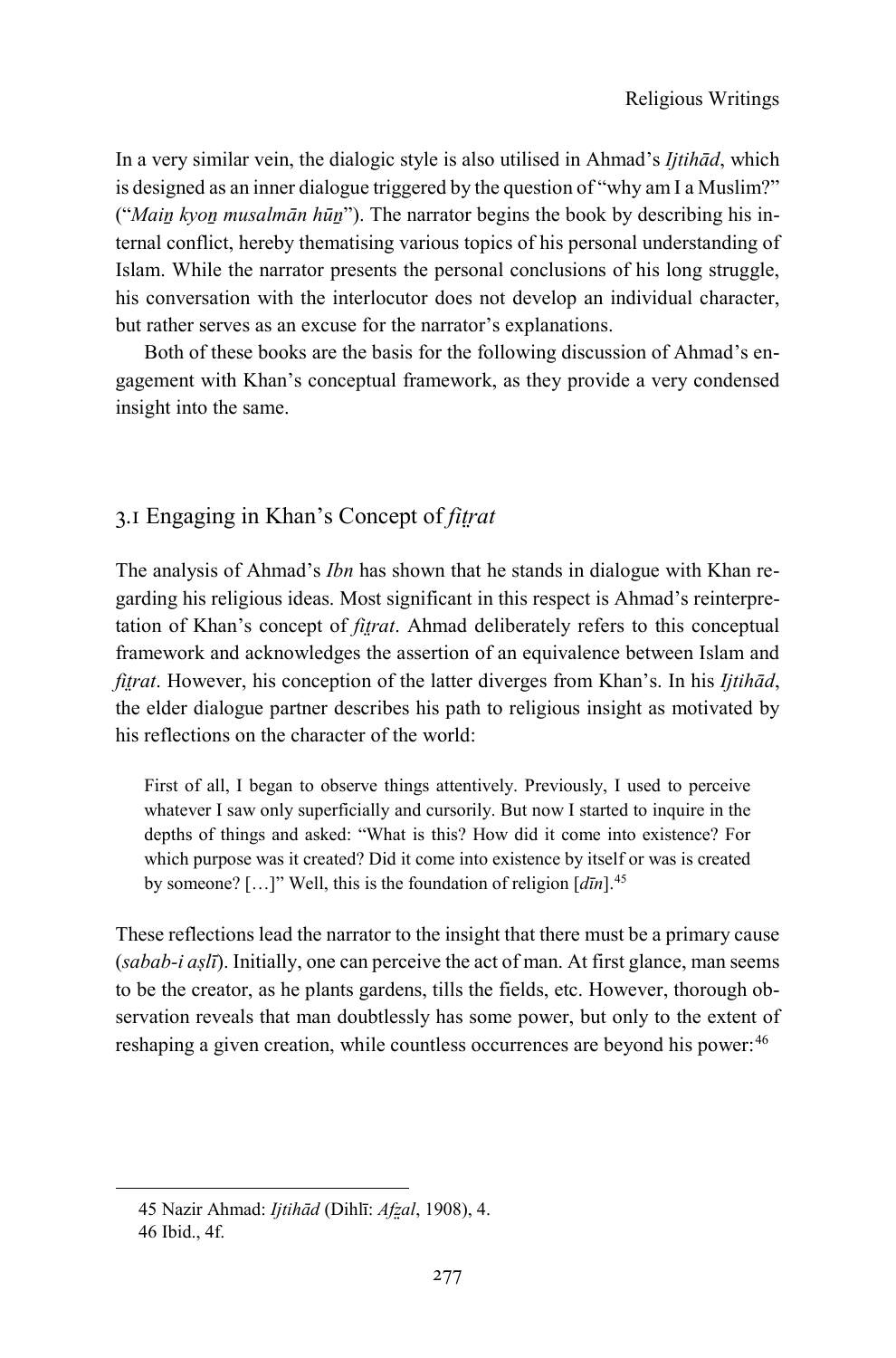In a nutshell, only little reflection made me consent to the assertion that constantly endless types of occurrences [*taġayyurāt*; literally: changes] are happening and none of them – be it large or small – happens without a cause [*be sabab ke nahīṉ*].[47](#page-15-0)

The elder interlocuter proceeds to reduce the universe to four initial elements, as anything existent in it can be described as an amalgamation of these elements. Yet, these elements cannot be the origin of the universe, as they do not evade the necessity of a preceding *sabab* (cause), either. But this exceeds the visible world and cannot be investigated by means of observation:

[T]he amalgamation of the elements surpasses man's access – except for what God wills – and if man does not have any access, then no one has in the visible word [*marʾiyāt aur mušāhadāt-i ʿālam*] […]. Hence, the reason for the amalgamation of the elements cannot be identified and, what is more, [the same applies for] the reason of the origin of the elements. How did they come into existence? Who is their creator?[48](#page-15-1)

Any knowledge about the cause preceding the four elements is beyond man's access and cannot be investigated by means of observing the material world.

This observable world is, however, arranged as a system of cause and effect (*duniyā ʿālam-i asbāb hai*). Thus, the existence of God is a logical and necessary (*mustalzim*) consequence, for nothing can occur in the world without any reason. Thus, the world itself is evidence of His existence as creation itself requires a creator:

In search of this cause, we have turned to all directions, but it was not visible. Yet, in its existence, there was no doubt.<sup>[49](#page-15-2)</sup>

Despite its invisibility, the cause of existence is undoubted. However, this is not explained as a lack of learning and knowledge, but as an inherent limitation of man's perceptive faculties:

[O]ur five senses are like spectacles for us, however, a blurry [*dhundlī*] one. Let us take, for example, the visual faculty out of the five senses. Vision is a very powerful means of certitude. But vision has at the same time the deficiency that, for example, the hand of a clock moves, indeed; yet, we cannot discern its movement. In the same way, the shadow moves, yet, we cannot discern its movement. […] Now we ask: if we cannot see the movement of a clock hand or of a shadow, will you, thus,

<sup>47</sup> Ibid., 6.

<sup>48</sup> Ibid., 7.

<span id="page-15-2"></span><span id="page-15-1"></span><span id="page-15-0"></span><sup>49</sup> Ibid., 19. "*Sabab kī justujū meṉ ham ne cahār t̤araf naẓar ḍauṛāʾī ham ko to kahīṉ dikhāʾī dīyā nahīṉ aur hone meṉ šakk bhī nahīṉ*."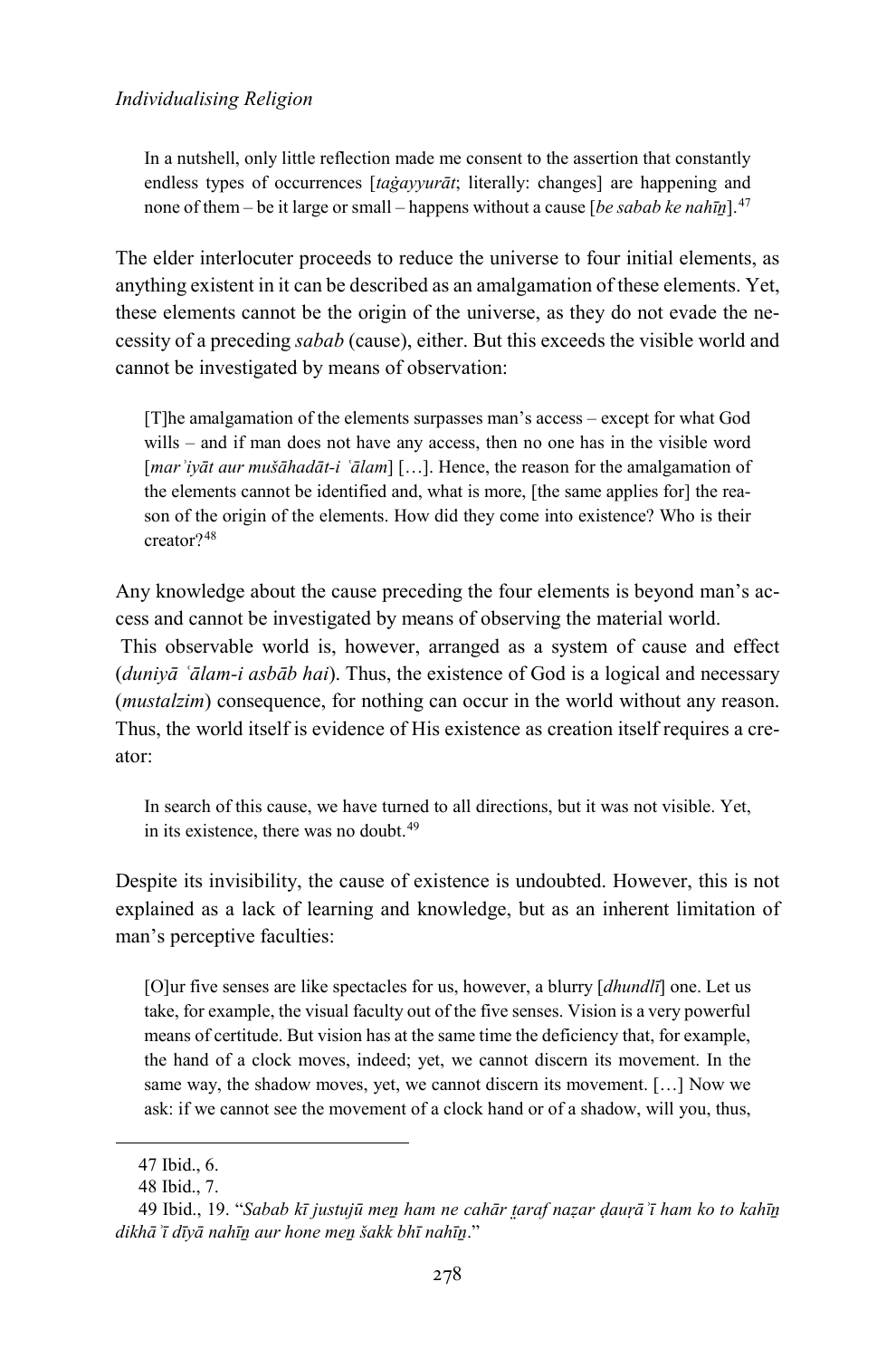conclude that they are motionless or will you agree on the deficiency of the visual faculty.<sup>[50](#page-16-0)</sup>

In the same vein, the narrator argues that despite His indiscernibility and invisibility, one cannot deny God's existence. Visual faculty and observation are denied final authority and instead relegated to the status of deficient human faculty.

In *Rūyā*, this topic is expressed with even more clearness when the discussion turns to the sect (*firqah*) of the *Necari*s.<sup>[51](#page-16-1)</sup> The elder dialogue partner recognises this focus on visual verification as ultimate authority as a result of an *angrezī* (i.e. English) education. Although he recognises its great benefits for disciplines such as engineering and natural sciences, he denies its utility for religion:

Now disciplines like geometry [*handasah*], mathematics [*riyāzī*] and natural sciences [*t̤ibīʿāt*] are appreciated. Those revolve around observation [*badīhāt aur mušāhadāt*] and those are beneficial for mundane disciplines. Thanks to those disciplines, trains are moved, telegraphy is operated and thousands of machines have been invented. When one studies those disciplines, one's mind changes in such a way that one does not believe in anything without visual sight [*mušāhadah*].[52](#page-16-2)

-

It will not be possible to further expand on this within the scope of this project. But, with regard to the Sufis, it should be noted that Ahmad describes them as the true reformers who aimed at restoring a balance between inner and outer religious practice – in contrast, however, to those Sufis who plainly ignored the outer religious practice. They criticised the overemphasis of merely extraneous details, such as the length of one's beard, etc. Significantly, Ahmad here uses the English term for reformer. Thus, one might read this as a reference and allusion to Khan, again referring to his "westernisation." Ahmad critically discusses Khan's thought in the following section on the *Necarī*s. Ahmad's main critique is Khan's overvaluing of human reason, while the inner and intuitive knowledge is, according to Ahmad, neglected. Thus, those Sufis who have tried to combine both spheres are described as the true reformers. Cf. Nazir Ahmad: *Majmūʿah-i Ḍipṭī Naẕīr Aḥmad* (New Delhi: *Farīd Bukḍipo*), 2005, 1107, 1109, 1124.

<span id="page-16-2"></span>52 Ahmad: *Majmūʿah*, 1149.

<sup>50</sup> Ibid., 19.

<span id="page-16-1"></span><span id="page-16-0"></span><sup>51</sup> Apart from the *Necarī*s, Ahmad also briefly discusses the clash between *muqallid* and *ġair-muqallid*, between Sunni and Shia, and, at some length, the sect of Sufis (*firqah-i ṣūfīyah*). The former are both dismissed as rather irrelevant topics for the contemporary times, as the debate between *muqallid* and *ġair-muqallid* revolves around mere questions of detail in Islamic jurisprudence, including, for example, the dispute of whether the *āmīn* in ritual prayer has to be pronounced audibly or whether and where one should fold his hands during prayer, etc. In a similar vein, the clash between Sunni and Shia is dismissed as a matter lacking any connection to the pressing issues of contemporary times. The question of a deputy and successor of the prophet is deemed as extraneous, as it does not have any relation to the real purpose of religion.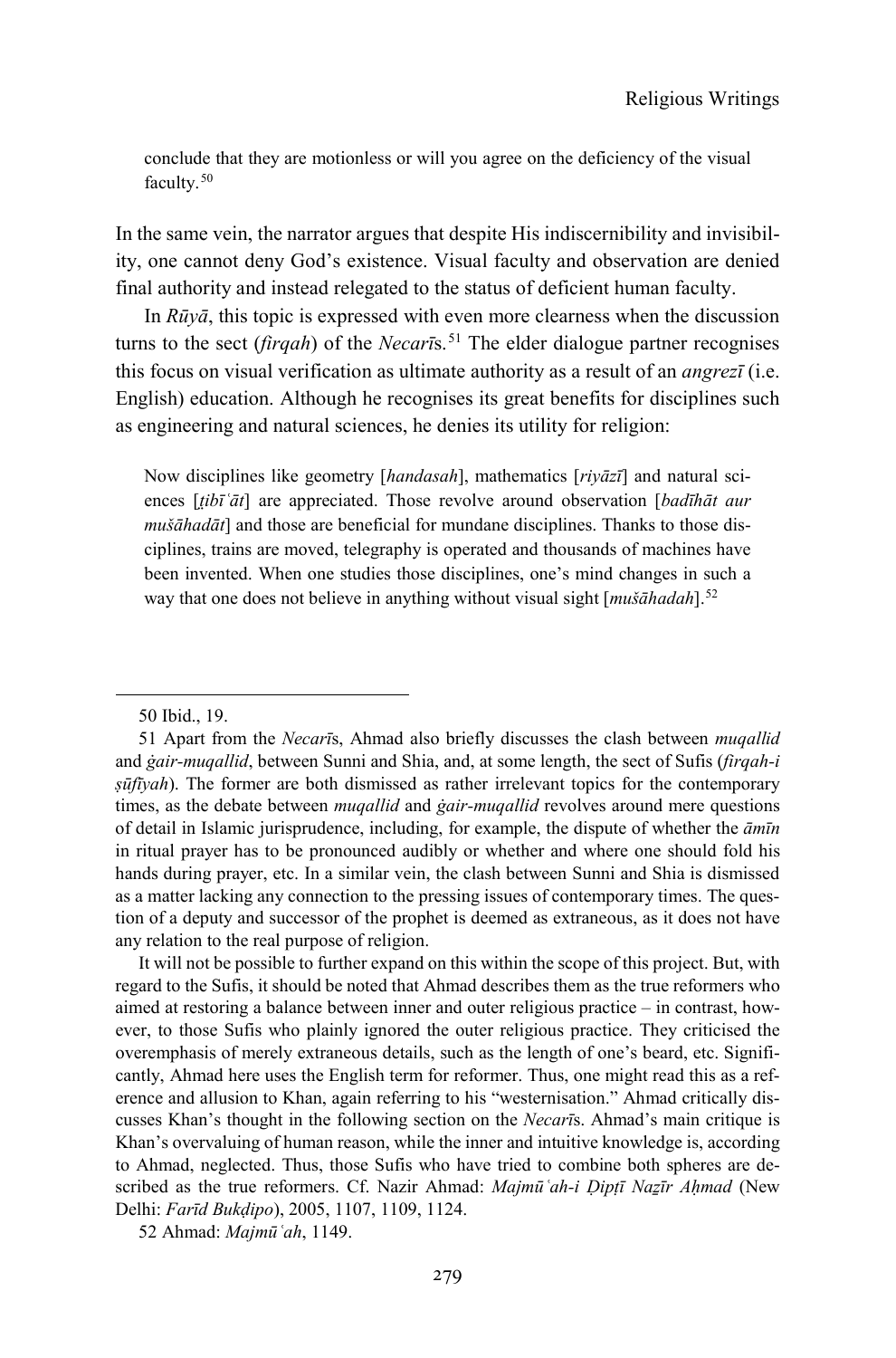Religion and God are nothing visible. Still, Ahmad states that the acknowledgment of God's existence is embedded in human nature, as a natural striving which leads man to inquire into the character of creation:<sup>[53](#page-17-0)</sup>

[M]an's situation regarding religion is [as follows]: his heart bears testimony to God's existence, for it hears His voice and discerns His acting [*āhaṭ*; literally: sounds of steps]. But He cannot be seen nor grasped.<sup>54</sup>

Neither man's five senses nor his reason are of use in the sphere of religion, however. God exceeds both their limits:

In the end, human reason has overestimated itself [*ʿaql-i insānī kī parvāz ho cukī hai*], though he might be Plato's father. But it does not help [*koṛh meṉ khāj*].[55](#page-17-2)

Ahmad repeats this distinction between, on the one hand, the visible and observable world of reason or the world of causes (*ʿālam-i asbāb*), as he repeatedly terms it, and, on the other hand, the sphere of religion, in several of his works.<sup>[56](#page-17-3)</sup> Thus, Ibn's reform approach is commented upon by the narrator of that story as being based on an entirely wrong foundation (*maẕhabī rifārm ki bismillāh hī ġalat̤ thī*), which fails to acknowledge the limitation of human perception and reason: "Ibn al-Vaqt did not commit a small fault when he tried to subject religion under the power of reason [*maẕhab ko maḥkūm-i ʿaql banānā cāhā*]."[57](#page-17-4)

This demonstrates Ahmad's clear refusal to view the entire world merely in the likeness of a gear wheel of Khan's *qānūn-i qudrat* (natural law), wherein God's role is reduced to a mere preserver of this order.<sup>[58](#page-17-5)</sup> Khan's process of equation has been discussed at length in Chapter 5 and will thus be recalled here only very briefly. In his texts, Khan attempts to naturalise an equation of the terms *fit̤rat* 

<span id="page-17-2"></span><span id="page-17-1"></span><span id="page-17-0"></span><sup>53</sup> Cf. Ahmad: *Ijtihād*, 10: "[…] *yih ẖayāl ādmī kī fit̤rat meṉ dāẖil hai. Ādmī kā dil us ko is ẖayāl par majbūr kartā aur yih ẖayāl ẖud ba-ẖud us ke dil se paidā hotā hai*."

<sup>54</sup> Ahmad: *Majmūʿah*, 1149.

<sup>55</sup> Ibid., 1149.

<sup>56</sup> Ibid., 1072.

<sup>57</sup> Ahmad: *Ibn al-Vaqt*, 162.

<span id="page-17-5"></span><span id="page-17-4"></span><span id="page-17-3"></span><sup>58</sup> Khan discusses this very critique in his article, "*Kyā necar mānne se H̱udā muʿat̤t̤al ho jātā hai?*" (Will God be replaced by the belief in nature?), arguing that God will by no means be replaced; nor will His existence be superfluous with His creation of the natural laws (*qānūn-i qudrat*). Khan views God as the sustainer of the causal chain of the world, for the causal chain of natural laws does not have any independent existence, or in his words: "One must not confuse *ʿillat* (cause) and *ʿillat al-ʿilal* (cause of causes)." Thus, Khan argues for a continuous creation or maintenance of this causal world order. A cessation of God would consequently result in the dissolution of the natural laws and, in fact, the entire world at the same time. Cf. Khan: *Maqālāt*, Vol. III, 283-5.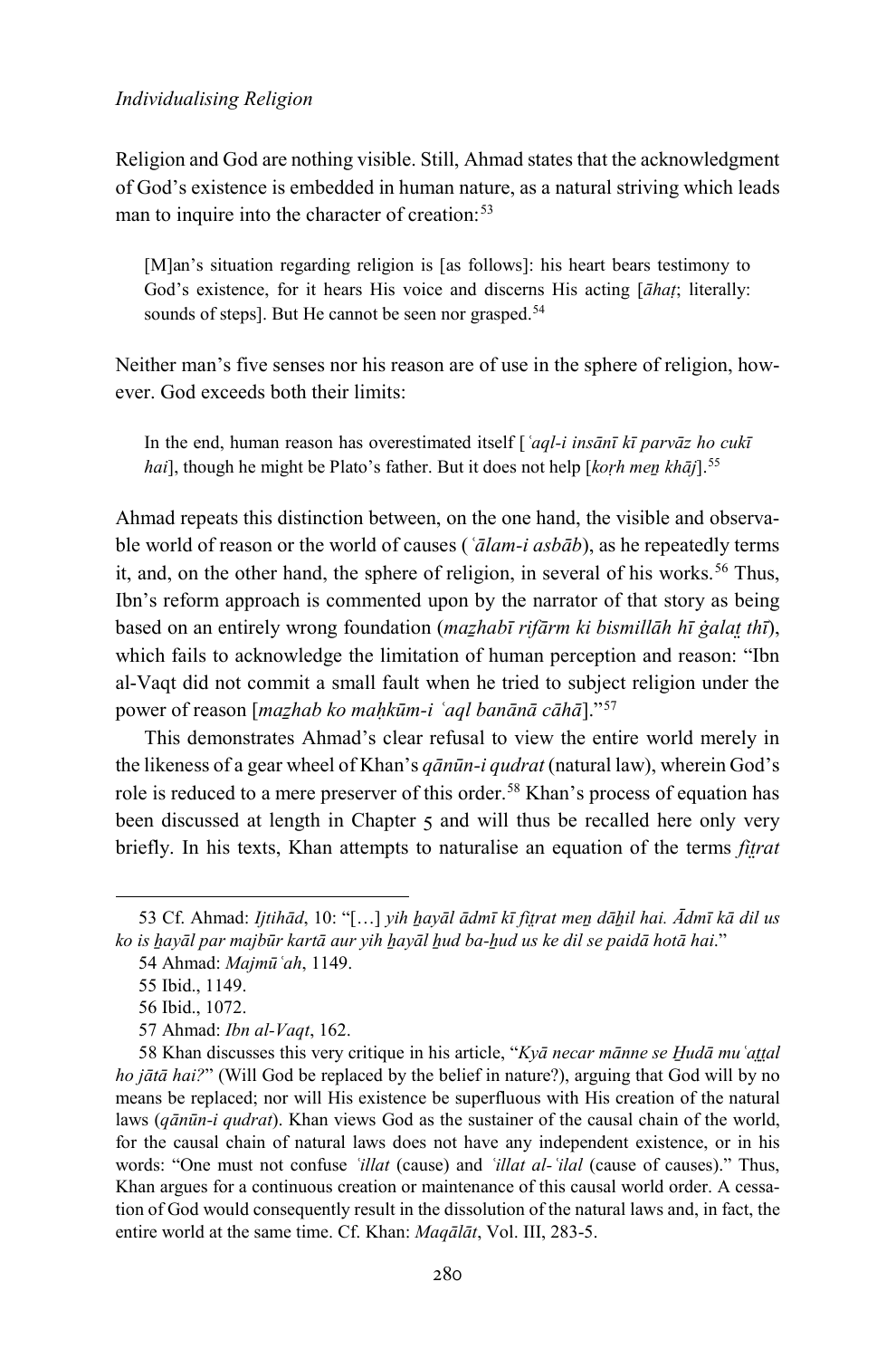(inner/human nature) and *necar* (the Urdu-isation of the English "nature"). His particular aim was to combine the double-meaning of *necar* as being comprised of inward as well as outward nature in the single term of *fit̤rat*, veiling the common distinction between these aspects in both Urdu and Arabic. Khan intended to converge them under the umbrella of *fit̤rat*, which allowed him to reinterpret a Quranic verse featuring *fitrat*'s Arabic root, *fitra*. The quranic *fitra* is thus read in the sense of an extended meaning equivalent to *necar*, thus including inner as well as outer nature. Khan refers to this as the crucial foundation of his conceptual framework and argues that the Quran confirms the assumption that God created the world according to an immutable order: the creation is ordered according to the invariable laws of nature – which he describes altogether as *dīn*. Khan's concept of an extrapolated sense of religion (*dīn*) hence comprises an accordance to between inner/human nature and outer nature. These are perceived as both connected and conforming spheres. In Khan's thought, nature in the form of science consequently comes to be viewed as the ultimate measure for religious matters, as well.<sup>[59](#page-18-0)</sup>

Ahmad denies such a mechanistic world view and aims to "re-mystify" what he sees as a disenchanted cosmology. The elder dialogue partner of his *Rūyā* thus harshly criticises the *necarī*s for having done a great harm by trying to discard this fundamental distinction between reason and religion:

[W]ho has reason (the reason of this age) knows that there has always been a conflict between reason and religion. Both were never reconciled and will never be reconciled. […] We do not say that the *necarī*s did not see the conflict of reason and religion or the necessity to separate them. They saw it and understood it well. But they combined sphere number 1 [i.e. religion] with sphere number 2 [i.e. rea-son]. This was a big fault: thus, their conflict remains forever.<sup>[60](#page-18-1)</sup>

Ahmad's critique turns against an inclusion and inscription of reason and its derivatives of observational knowledge in religion. We have seen above that, as a result, religion comes to be subjected to reason. Rational constructs and mechanistical world views in the form of the world of causes (*ʿālam-i asbāb*) and its inherent natural laws (*qānūn-i qudrat*) are imposed on religion. Ahmad thus pronounces in his works, time and again, the necessity of *ḥadd-bandī*, the demarcation of separate spheres, restricting reason to merely mundane matters. Hence, he distinguishes the spheres (*ʿalāqah*) of *maẕhab*, of *ʿaql*, and third, of *aẖlāq* (morals, manners).<sup>[61](#page-18-2)</sup>

<span id="page-18-0"></span><sup>59</sup> Cf. Chapter IV.

<span id="page-18-1"></span><sup>60</sup> Ahmad: *Majmūʿah*, 1151.

<span id="page-18-2"></span><sup>61</sup> Ibid., 1151f.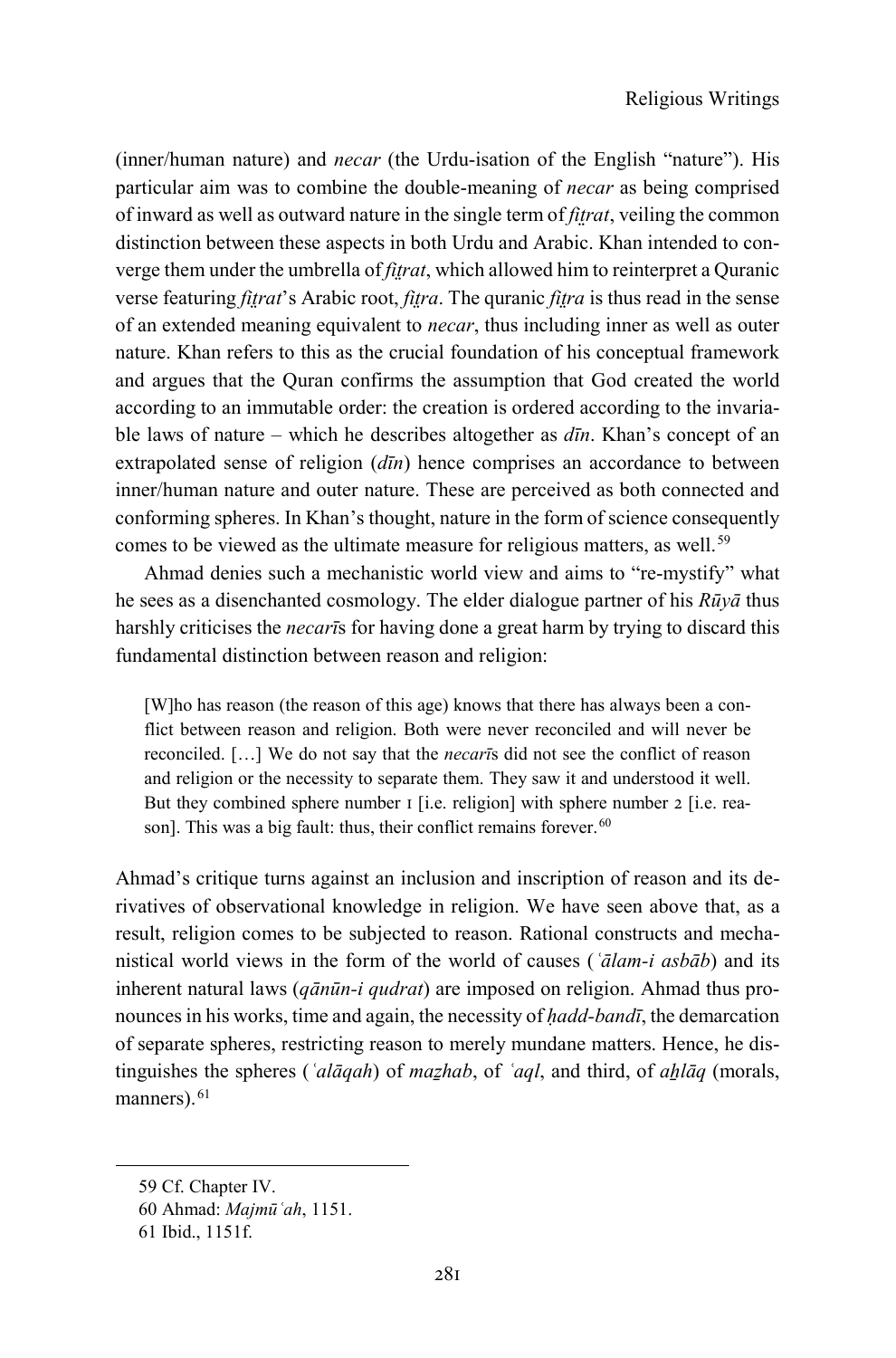Furthermore, Ahmad punctures Khan's all-pervasive *necar* and its laws (*qānūn-i qudrat*) when it comes to the issue of miracles, this being a stumbling block in Khan's conceptual framework for several of his associates. Khan tries to explain away miracles by tracing them back to exceptional constellations in nature, as for example in the event of *šaqq-i qamar*, the splitting of the moon affected by Muhammad, or by reinterpreting miracles as allegory, as with regard to angels being viewed as mere powers.[62](#page-19-0) Yet, Shibli did not follow Khan in this respect and argues in a manner similar to Ahmad with reference to the concept of *ẖarq-i ʿādat*  (abandonment of the usual order), thus denying a complete subordination under invariable natural laws, which leaves no space for any metaphysical exceptions and, moreover, for God's position as a mere maintainer of such laws.<sup>[63](#page-19-1)</sup> Thus, when the narrator of *Ibn* bemoans the imposition of reason over religion, Ahmad perhaps also articulates his discontent with the constraints of the *qānūn-i qudrat* imposed on God. Nevertheless, both Shibli and Ahmad do not attach any particular importance to the actual occurrence of miracles. Yet, the mere allowance for the possibility that the natural laws can be abandoned temporarily is important for the conception of God, as this clearly shows the attempt to restore God's omnipotence, within the realm of a basically consistent order of natural laws:

People get convinced of God's power by a violation of nature [i.e. miracles; *hilāf-i fitrat*], whereas I get convinced through [the correspondence with] nature. The violation of nature is the exception, while the conformity is usual. Why should I search for evidence in the unusual instead of the usual? There are two things which do not allow me to deny the possibility of miracles: First, his omnipotence […] and, second, it bears testimony of hubris to interfere in God's affairs. […] It might be possible that God suspends the law of nature [*qānūn-i fit̤rat*] for any good reason. Hence, I do not deny the possibility of miracles, but I do not acknowledge them as a means of certainty, while I can recur to [the conformity with] nature.<sup>[64](#page-19-2)</sup>

This statement clearly shows Ahmad's attempt to adopt a *via media* of restoring God's omnipotence, evading a subordination of religion beneath the burden of reason. A separation of the independent, all-embracing laws of nature, autonomous of God and restricting His omnipotence, is thus avoided. Still, Ahmad emphasises the maintenance of a consistent world order in accordance with the laws of nature.

Significant, in this respect, is the elder disputant's reference to and conformity with Khan's terminology – to an extent not replicated in other parts of Ahmad's

<span id="page-19-0"></span><sup>62</sup> Khan: *Tafsīr al- Qurʾān*, 6; Khan, *Maqālāt*, Vol. I, 132-5.

<span id="page-19-1"></span><sup>63</sup> Nomani: *al-Kalām*, 63-65.

<span id="page-19-2"></span><sup>64</sup> Ahmad: *Ijtihād*, 89.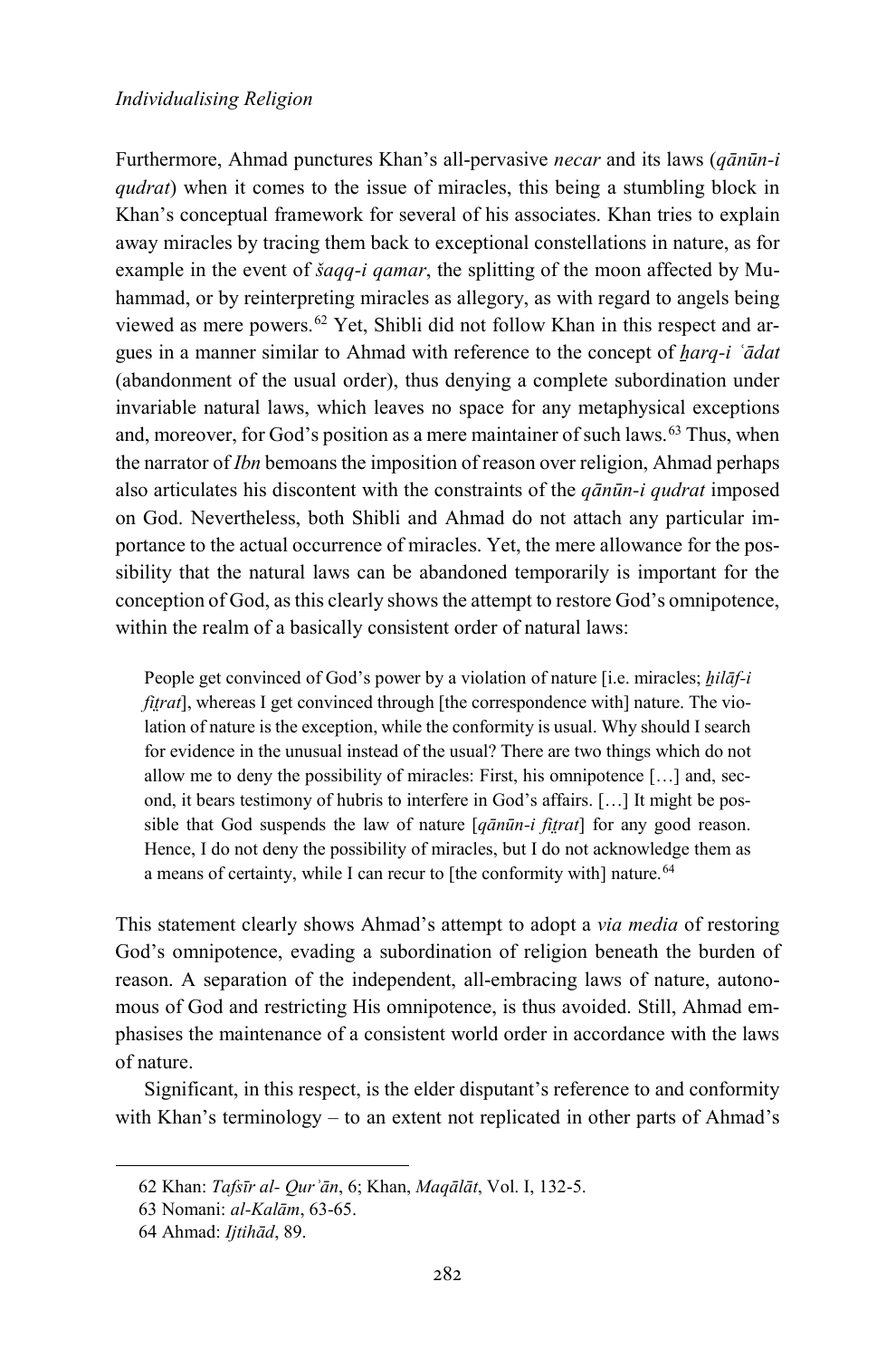works, and not even in the very same "novel": the elder interlocutor aims to measure Islam against the touchstone of nature (*fit̤rat kī kasoṭī par*), as he perceives Islam to be a synonym of nature (*Islām ṭhahrā ʿain fit̤rat*). Reminiscent of Khan's terminology, *fit̤rat* is viewed as outward nature or *natura naturans*. Yet, this discussion of the possibility of miracles is the single place  $-$  as far as the author of this study could discern from his reading – where Ahmad applies *fit̤rat* in this meaning. This exception can perhaps be understood as Ahmad's deliberate citation of Khan with the intention of presenting his approach in a reinterpreted way: that is, the affirmation of consistent natural laws that do not constrain God's omnipotence, which – in turn – potentially exceeds these laws only on rare occasions.

Thus, Ahmad by no means aims to abandon the concept of the causal arrangement of the world as *ʿālam-i asbāb*, as his protagonists consider this order to be a crucial means of gaining knowledge about God's existence. For Ahmad, inquiry into the cosmos and its character inevitably leads one to the necessary insight of God's existence:

[G]od's existence is a necessary inference [*mustalzim*] of the existence of the world. For, we can discern that the world is arranged according to a causal chain [*duniyā ʿālam-i asbāb hai*]. Not even a single occurrence appears without a cause. Well, let us leave aside other occurrences, as the most significant one is the genesis of the world. Who is its mover [*muḥarrik*], its originator [*bāʿis̱*], its cause [*sabab*]?[65](#page-20-0)

But as his interlocutor gets confused in this argumentation, the elder presents a more obvious demonstration, initiated by the claim that, in fact, the denial of God's existence is impossible. Atheism is traced back to a mere misunderstanding of the details:

I believe that man cannot deny the existence of God. Even when man takes in the darkness a rope for a snake and runs away for fear, then he is, indeed, mislead. But he does not deny the existence of the snake. If he had denied its existence, then why would he have run away? Thus, what people perceive as denial, is, in fact, affirma-tion.<sup>[66](#page-20-1)</sup>

<sup>65</sup> Ibid., 19.

<span id="page-20-1"></span><span id="page-20-0"></span><sup>66</sup> Ibid., 20f. This demonstration is first of all directed towards the misguidance of idolaters, who do not deny the existence of God, but attach His potency to particular objects. Thus, while they are merely misled in aspects of the character of God, they do not deny His existence. Yet, a few lines later, this argument is equally transferred to atheists (*dahrī*), who fail to correctly perceive the entire character of God's essence, but still cannot deny His existence, cf. Ibid., 21.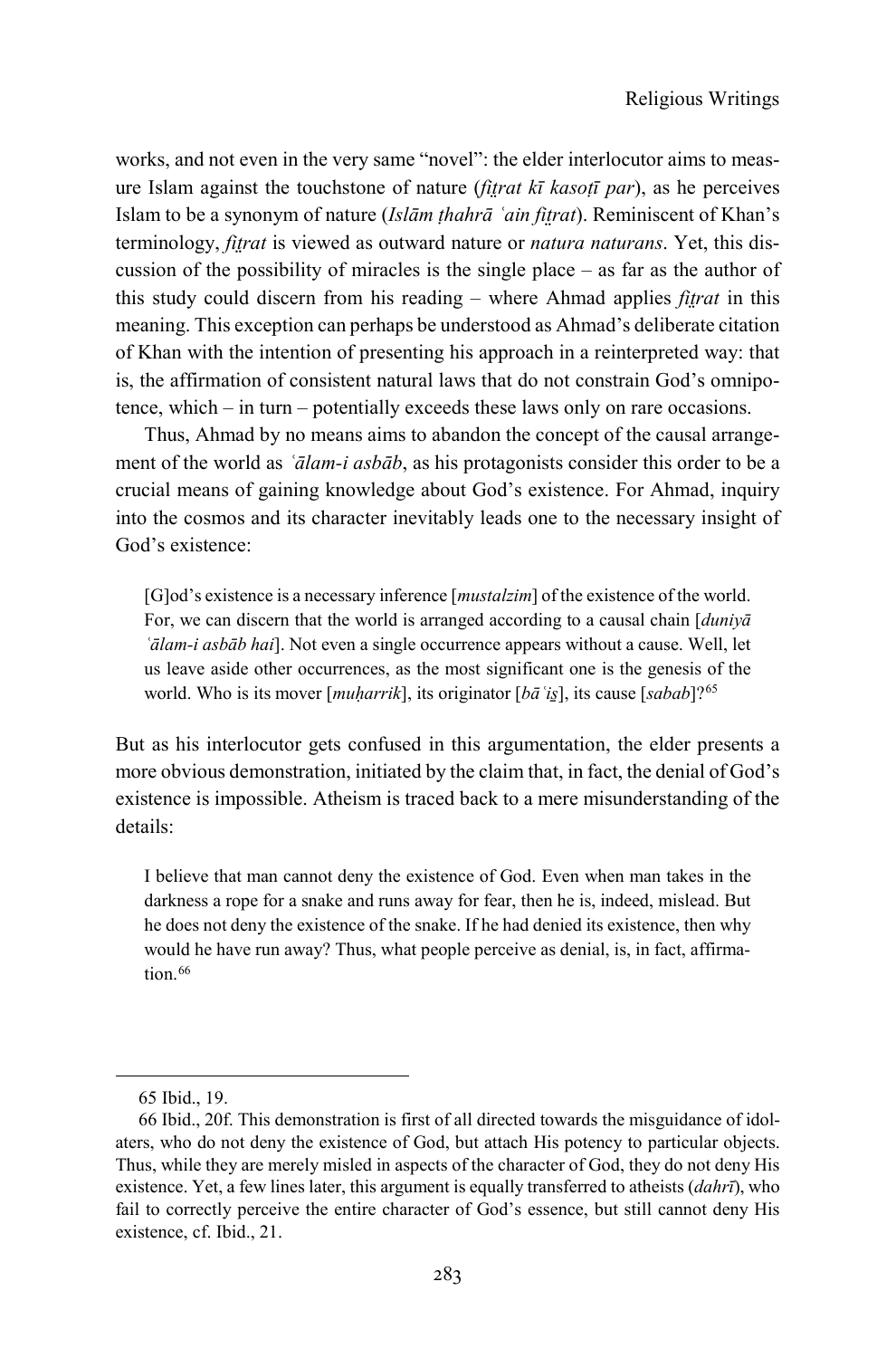Thus, Khan naturalises the acknowledgement of God's existence, while its denial is nothing more than mere misperceptions about the nature of God. Whether He is perceived as present in different objects, as idolaters believe, or His potency is perceived in a different form than a personalised God, as perhaps in the form of the autonomous, all-embracing laws of nature, Ahmad argues that God's existence is no disputable affair. Yet, the identification of His qualities surpasses rational and logical inference, resulting in conflict – a topic to be discussed at a later point in some detail.[67](#page-21-0) First, I will further examine Ahmad's reinterpretation of Khan's *fit̤rat*.

When the elder disputant summarises the narrator's hitherto stated thoughts in order to verify his correct understanding – namely that the struggle for the perception of God, despite varying inferences and details, is a natural human yearning and the basis of all religions ( $max\bar{a}hib$ ) – the narrator eventually asks whether further aspects of religion are natural, too. In his answer, the elder presents his concept of *fit̤rat*, which reappears in Ahmad's works as the foundation of his thought:

This is exactly the situation in Islam and the reason which attracted me in Islam. For, otherwise I would run away from the constraints of [the systematised form] of religion [*maẕhab*]. But when I inquired in the impositions of [Islamic] religious law [*šarʿī takālīf*], I found them entirely in concordance with human nature [*fit̤rat*] and understood that these impositions are, in fact, ease and relief [*rāḥat*] and these con-straints are, in fact, freedom.<sup>[68](#page-21-1)</sup>

The discussion then turns to the verification of this assertion and a comparison with Christianity and Hinduism.<sup>[69](#page-21-2)</sup> Yet, the elder does not present any further argument regarding the ease of worship in Islam. He rather states this assertion as an undisputed fact and continues with a discussion of Christianity and Hinduism. In it, he distinguishes between two types of impositions or hardships (*takālīf*): physical (*jismānī*) and spiritual/mental (*rūḥānī*). Regarding the latter, the elder presents the example of the Trinity and describes it equally as *rūḥānī* and *ʿaqlī*

<sup>67</sup> Ibid., 13, 22f.

<sup>68</sup> Ibid., 31.

<span id="page-21-2"></span><span id="page-21-1"></span><span id="page-21-0"></span><sup>69</sup> The elder remarks that his knowledge of religions other than Islam is very restricted, and that only Christianity and Hinduism are familiar to him to a certain extent, as they are practiced in India. Yet, at the same time, he notes that his primary focus of inquiry revolved around Islam, as this was the religion he was born into and which proves to be in conformity with nature and provides him tranquillity. Thus, other religions are beyond his area of interest, as Islam has already proved to be the correct religion. This shows a clear neglect of an engagement in inter-religious discourse or dispute, as was crucial for Khan and his project of positioning Islam in contrast with the Christian mission and particularly for his comparative approach with reason as a universal touchstone. Cf. Ibid., 64.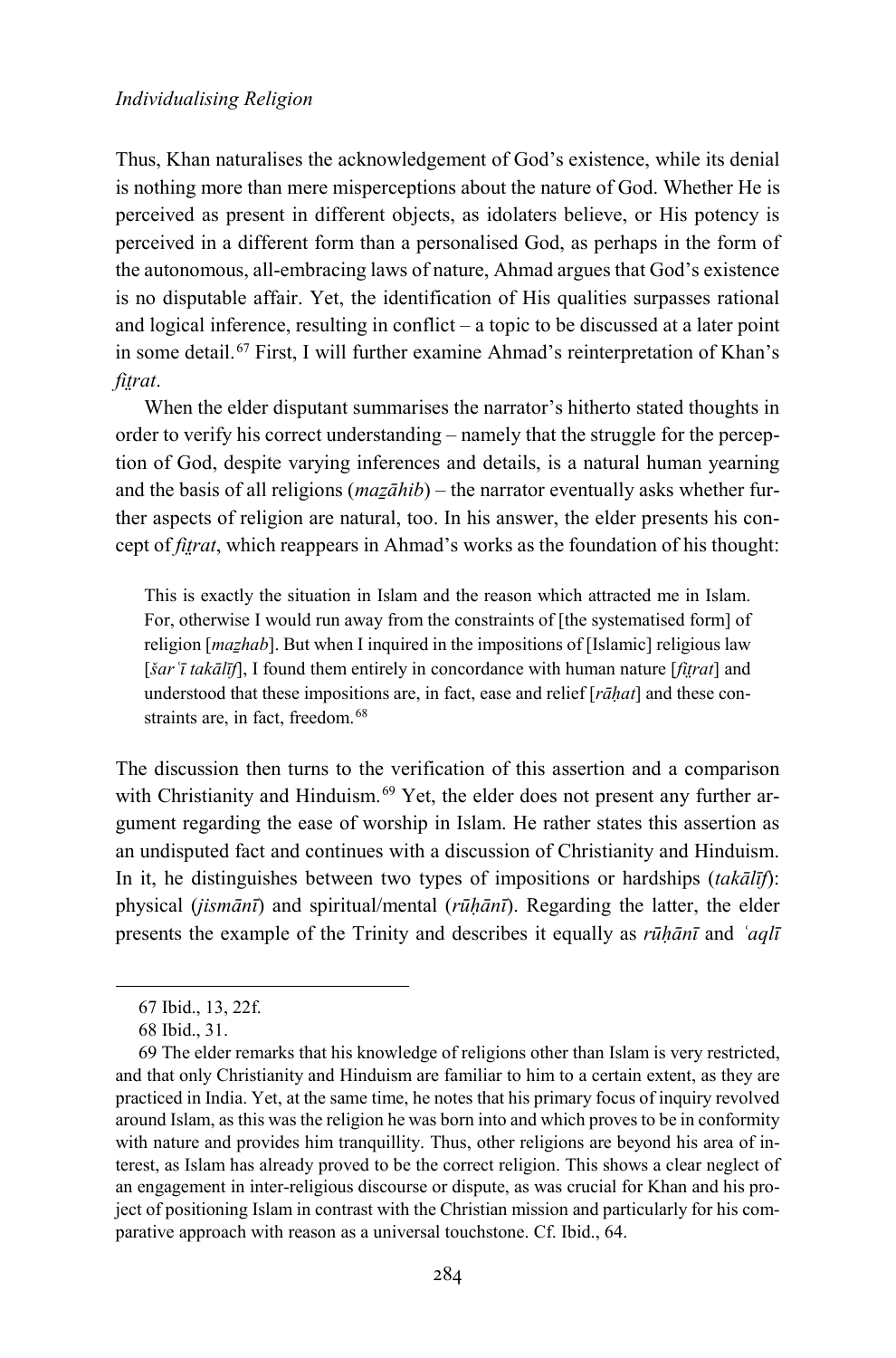hardship, as it conflicts with the logical inference of the world's arrangement according to causal chains, thus requiring a *single* primary cause. However, the elder does not explicitly follow through with this argument. This adds to the abovementioned denial of reason as a method of acquiring knowledge of the nature of God and presents the inference on His unity as a logical insight as well.<sup>[70](#page-22-0)</sup> Following this, examples of physical hardships in Christianity and Hinduism are briefly discussed, which can be summarised as the unnaturalness of Christian celibacy (*rahbānīyat*) and of Hindu *yogis* and *sannyasins*. Both "claim for retirement from the world (*tark-i duniyā*) but are not able to practice this effectively. Why? Because it conflicts with nature (*ẖilāf-i fit̤rat hai*).["71](#page-22-1)

Ahmad's emphasis on the knowledge of God as surpassing logic or reason clearly demonstrates an internalisation of *fit̤rat*. The elder refers to nature as the touchstone of a correct religion and thus describes, time and again, Islam as being fully in concordance with *human* nature, while the abovementioned example of *fitrat* in the sense of outer nature was a unique exception, albeit with the apparent intention of reinterpreting Khan's terminology through emulation and re-inscription in a different sense. In the same way, Ahmad describes Islam as conforming to nature, applying *fit̤rat* in the sense of *human* nature. Sometimes, this re-inscription is also unequivocally disclosed. So, the *Ijtihād*'s elder presents his personal view of Islam:

After countless years of reflection and consideration, my belief came to rest and I believed in Islam as in the fact of two plus two being four. But not that Islam, as it is usually known, but that Islam which is a mirror of nature [*ʿain-i fit̤rat*] and synonymous to humanity [*murādif-i insānīyat*].[72](#page-22-2)

Thus, the elder's personal conception of Islam revolves around the naturalness of Islam, and also its comparison to other religions with respect to the acknowledgment of God and His oneness as well as His worship, all of which the elder takes to be embedded within human nature. Khan's extended concept of *fit̤rat* equivocating inner with outer nature is thus abandoned. Yet, Ahmad seems to deliberately cite Khan's terminology, first in his reference to the causal arrangement of the cosmos in the all-encompassing laws of nature, which in turn provide Ahmad with a means to naturalise the perception of God as well as His unity, and, second, in his reference to *fit̤rat* as a touchstone to identify the true religion. Thus, again, we see that Ahmad's works show close references to Khan's projects. However, the aspect of an all-embracing world order, to a certain extent autonomous of God's

<span id="page-22-0"></span><sup>70</sup> Ibid., 35.

<span id="page-22-1"></span><sup>71</sup> Ibid., 36.

<span id="page-22-2"></span><sup>72</sup> Ibid., 174. Cf. also Ahmad: *Majmūʿah*, 1077.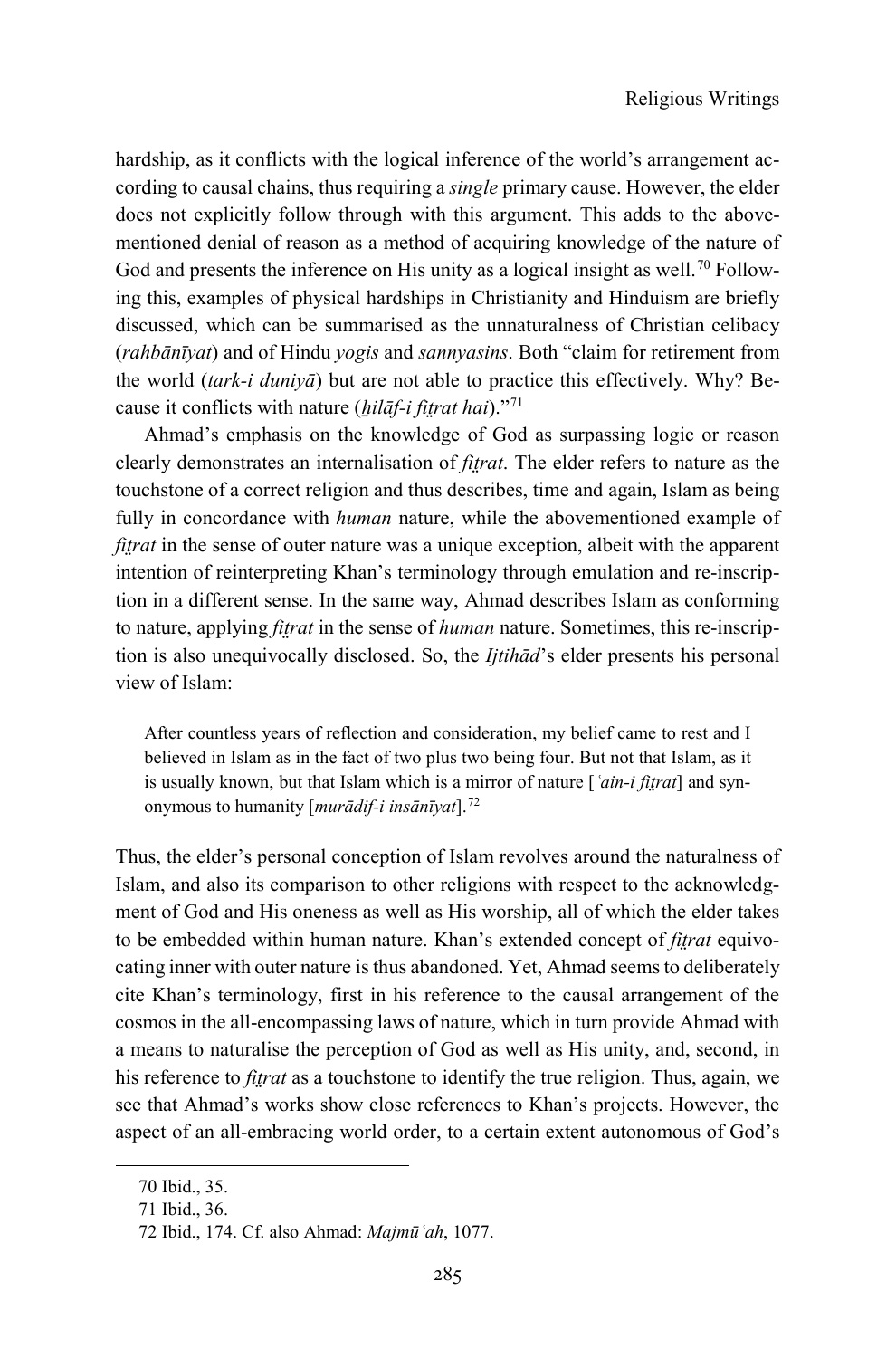potency or at least restricting His omnipotence in the constraints of a natural law, is eliminated from Khan's conceptual framework – for this aspect was the crucial impetus for critics identifying Khan as *dahrī* or an atheist. In all his works, Ahmad's protagonists aim to release God and religion from the constraints of reason and, instead, draw clear boundaries between each, demarcating them as two distinct spheres. The overlap was confined to a moderated causal order of the world, as this was crucial for the rational/logical and, thus, natural perception of God.[73](#page-23-0)

However, when it comes to a precise definition of what makes up *fit̤rat*, the elder disputant is unable to give a concrete answer. For, if the insight of God's existence and His unity is natural, then how is it possible that people differ so much in their religions and views about God?

Human nature is influenced by one's education, upbringing, society, environment, food, age and other things, for which reason human nature does not remain stable on its balanced initial position [*ḥālat-i iʿtidāl*].[74](#page-23-1)

Thus, it becomes dubious how *fitrat* can serve as a universal touchstone if its balanced position cannot be presupposed in any person. Yet, this aspect is not further elaborated upon.

# 3.2 Religious Controversies and Individual *taqlīd*

In the preceding discussion of Ahmad's engagement with and re-inscription of Khan's conceptual framework, which originated from a reduction of his extended concept of *fit̤rat*, we see that Ahmad develops a very personal access to Islam for his elder disputants both in his *Rūyā* as well as in his *Ijtihād*. Both present their own view of what Islam is and insist on independent inquiry. Thus, *Ijtihād* comes to the point right at the beginning, arguing that most Muslims today are mere *muqallid*, i.e. persons conducting *taqlīd*. With reference to the matter of perceiving God's existence, the elder discusses the profit of consulting any scholar (*ʿālim, vāʿiẓ, ṣūfī, mašāʾiẖ*):

<span id="page-23-1"></span><span id="page-23-0"></span><sup>73</sup> Despite his critique of the *Necarī*s, Ahmad still concludes that one must be appreciative of their efforts, as they saved Western educated Muslims from apostasy and relieved them of their doubts, as he argues. Cf. Ahmad: *Majmūʿah*, 1150.

<sup>74</sup> Ahmad: *Ijtihād*, 23.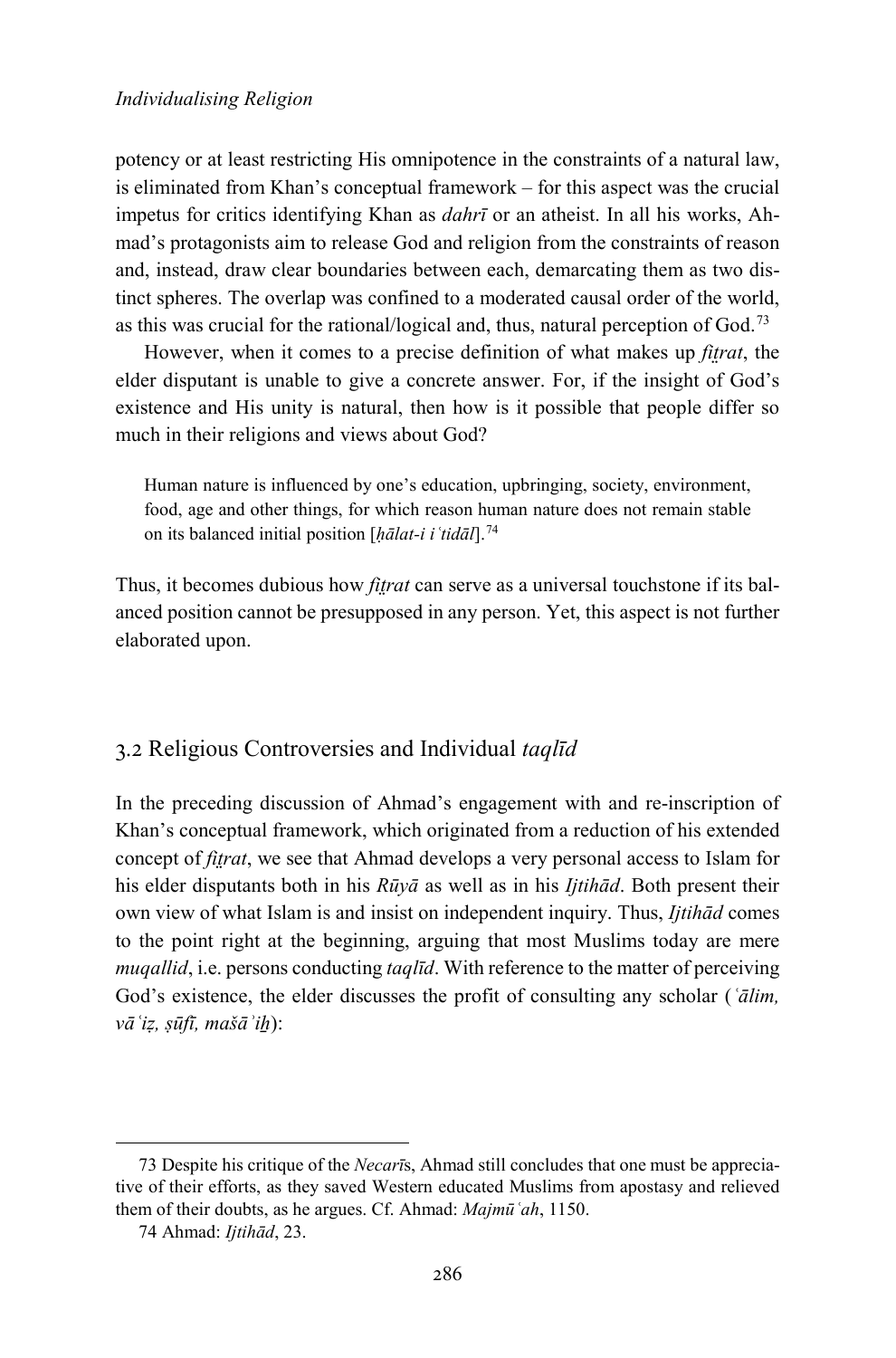Oh please, let this be! They are all like me mere *taqlīdī* Muslims.[75](#page-24-0)

He virtually makes a general designation of the Muslims of his time as *taqlīdī*. Yet, his conception of *taqlīd* differs significantly from the common notion as being propagated by representatives of the Wahhabis or the lineage of Shah Waliullah (as in the *Tariqah-i Muhammadiyah*). They conceived of *taqlīd* as the imitation of the four schools of Islamic law. Both *Rūyā* and *Ijtihād* present a rather individual form of *taqlīd* which even refuses the individual consultation of a scholar. Instead, individual *ijtihad* (inquiry) is vehemently enforced:<sup>[76](#page-24-1)</sup>

Sadiq: "If one wants to learn about religion [*dīn*], then from whom should he learn it and how? Elder: "From oneself [*apne nafs se*]."[77](#page-24-2)

What is more, even if one does not understand something in the Quran, one should not consult someone else:

S: "[…] Please tell me, if someone who only knows Urdu is unable to understand something in the translation [of the Quran], whom should he consult?" M: "He should not disclose his doubts to other people and keep it in his heart and repeat the translation continuously. If God wills, He will one day inspire his heart with such a thought that all his doubt will disappear itself."<sup>[78](#page-24-3)</sup>

-

77 Ahmad: *Majmūʿah*: 1100.

With this in mind, it appears plausible that contemporaries frequently viewed Khan and perhaps the entire Aligarh circle as "*ghair-muqallid*" (Metcalf: *Islamic Revival in British* 

<sup>75</sup> Ibid., 17.

<span id="page-24-1"></span><span id="page-24-0"></span><sup>76</sup> In his *Al-Ḥuqūq va al-farāʾiz̤*, Ahmad also discusses the imitation of the Prophet's *sunnat* and refers to the repeatedly cited "date-*ḥadis̱*", arguing that the Prophet's deeds have to be distinguished from religious and mundane matters. As has been argued by different authors discussed in this study, Ahmad likewise argues for a discarding of the obedience of the latter. Significant, however, is his designation of those traditions as bearing merely historical value (*tārīẖī ḥais̱iyat*) – a denomination which describes much of Khan's historical approach, as presented in his *Essays*, albeit in such an outspoken and explicit way that Khan himself did not dare to use. Cf. Nazīr Ahmad: *Al-Ḥuqūq va al-farā* 'iz (Dihlī: *Afzal al-Mat̤ābiʿ*, 1906), 21f.

<span id="page-24-3"></span><span id="page-24-2"></span><sup>78</sup> Ahmad: *Ijtihād*, 168. This strong emphasis on an individual approach to the Quran reminds one also of the Ahl-i Hadis's emphasis on individual's *ijtihād*. They too denied any "intermediaries and guides other than that of the text itself" (Metcalf: *Islamic Revival in British India*, 272). This approach was also applied by Sanaullah Amritsari (1868-1948), an influential scholar of the Ahl-i Hadis, in his commentary on the Quran. His effort to interpret the Quran self-explanatorily led him to distance his approach from Khan's, who equally aimed at dispensing of established readings of the Quran.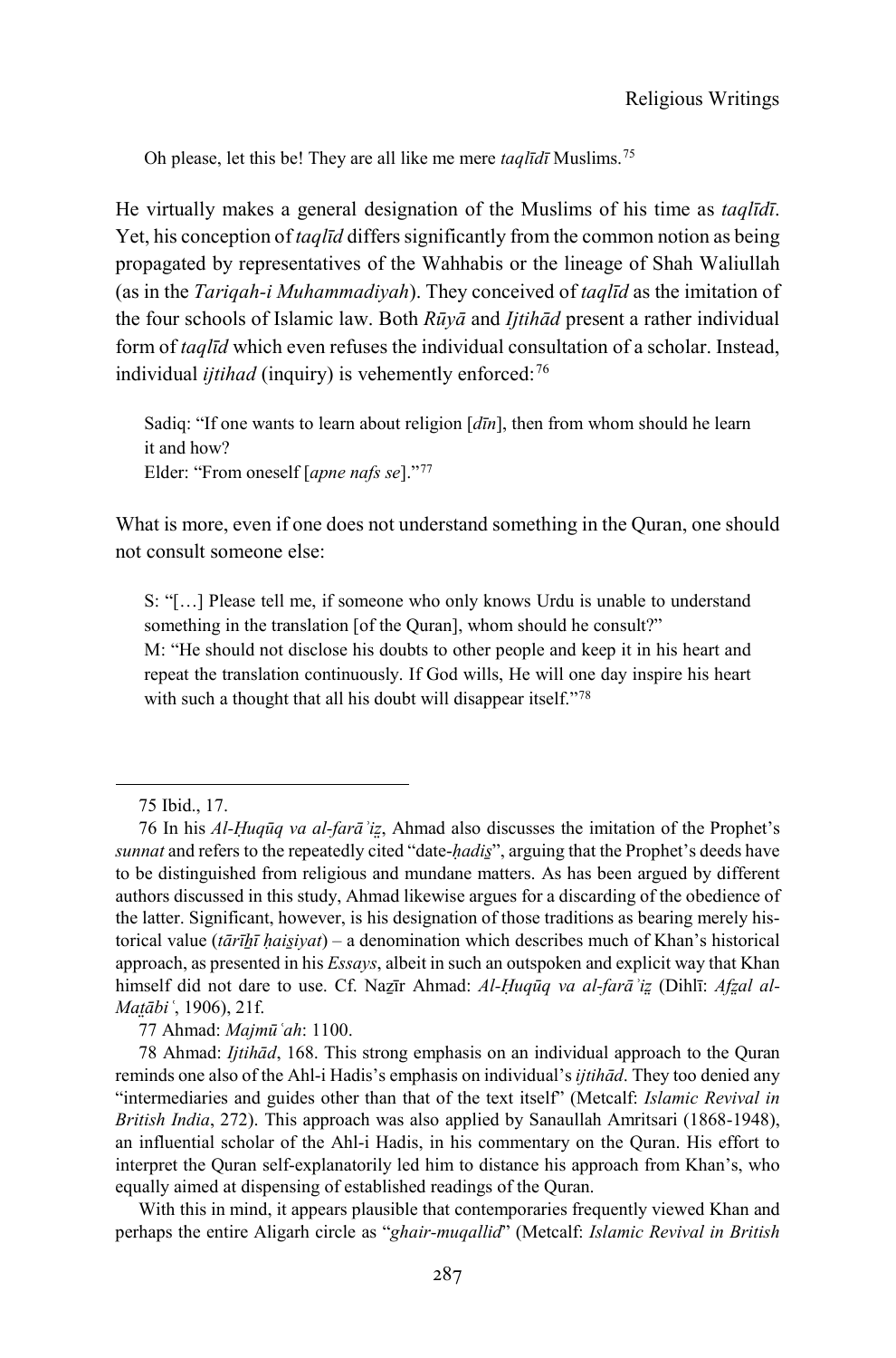On this basis, Ahmad promotes an individual form of religion or belief in contrast to a standardised form of religion:

My personal belief [*mat*] is that except mine, no one's religion [*maẕhab*] is true and everyone's is true.[79](#page-25-0)

In the following, he further explains this contradiction:

In my opinion, religion [*mazhab*] is an individual affair. For, any person holds his own religion. […] someone's belief [*ʿaqīdah*] or conduct is not anyone else's responsibility. My religion is correct for me. For, it gives me tranquillity and I hope to achieve salvation through it in the hereafter. Concerning other people, I do not feel any necessity to object to their religion and since their religion is of no ad-vantage for me, how should I call them correct?<sup>[80](#page-25-1)</sup>

*Mazhab* is here not conceived of on the level of belief systems, but on an entirely personal level. For Ahmad, every individual is allowed his own personal belief, independent of any identifying affiliation to any sect or movement. This statement has to be read with reference to the context of  $I9<sup>th</sup>$  century north western South Asia. As has been discussed in several places in this study, since the second quarter of the 19th century, the Christian mission created an aggressive atmosphere of religious clashes. This atmosphere was further escalated by the emergence of the Arya Samaj (founded in 1875), which had a significant effect in the Punjab, as well as by the inner-Islamic debates among various reform movements that were also popping up around the third quarter of the  $19<sup>th</sup>$  century, this being a situation described by *Rūyā*'s protagonist, Sadiq, as religious wrangling (*maẕhabī cheṛ chāṛ*).[81](#page-25-2)

Moreover, Ahmad had his own personal experience with the charged atmosphere of religious conflict during his time in Delhi College when his teacher Ramchandar's conversion to Christianity provoked fierce reactions, perhaps laying the foundation for his disapproval of any kind of religious dispute:

We may take it for certain that Nazir Ahmad's strong indictment of sectarian strife and agitation was to a large extent based on the experience of religious disputations in Delhi during his time at the college. Master Ram Chandra's conversion and the

*India*, 323), as has been mentioned prior. Nazir Ahmad's emphasis on bypassing any intermediation as well as Khan's effort to interpret the Quran independently of established readings resembles significant aspects of Ahl-i Hadis thought. Cf. Riexinger: Riexinger: *S̱anāʿullāh Amritsarī (1868-1948) und die Ahl-i Ḥadīs̱ im Punjab*, 364.

<span id="page-25-0"></span><sup>79</sup> Ahmad: *Majmūʿah*, 1121f.

<span id="page-25-1"></span><sup>80</sup> Ibid., 1122.

<span id="page-25-2"></span><sup>81</sup> Ibid., 1043.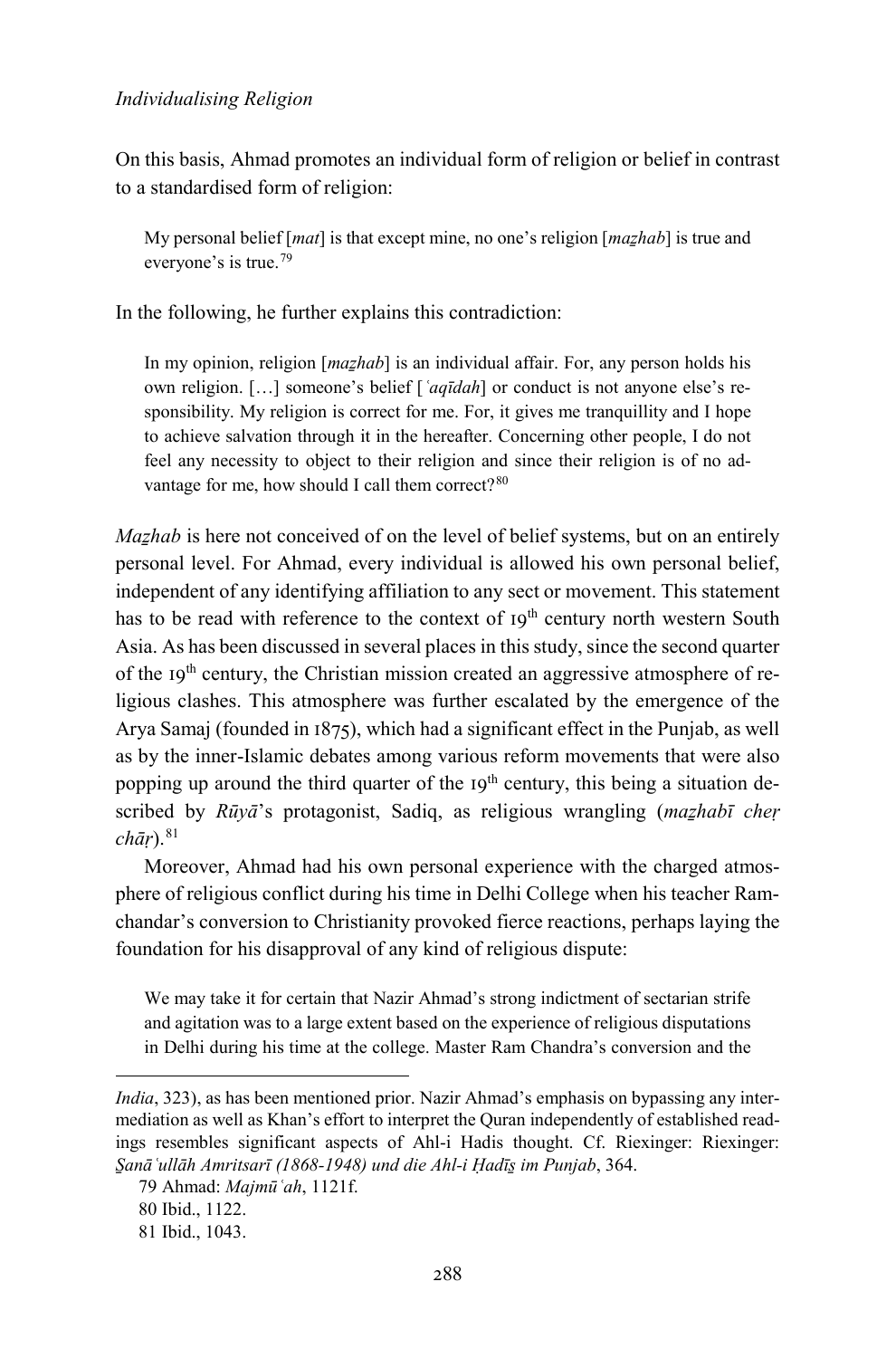controversies that followed must have been a further reason for him to develop a pronounced aversion to religious disputation.[82](#page-26-0)

Thus, the protagonists of *Rūyā* and *Ijtihād* repeatedly note their dislike of any form of religious dispute. Yet, ironically, both books revolve around nothing else but a religious debate.

With his individualised concept of *mazhab*, Ahmad presents a differentiation of the category of Islam which is unparalleled among the authors discussed in this study. In fact, most present a rather monolithic – though, abstract – conception of Islam which is based on their aims to propagate their own views of Islam. Only Ameer Ali presented a diachronic differentiation of Islam, including different schools or spirits such as Sufism, Mutazilism, etc. Yet, this differentiation, too, was merely aimed at disregarding particular sects as deviations from the original spirit of Islam, thus resulting once again in a singularised perspective of the faith.<sup>[83](#page-26-1)</sup> Quite differently, Ahmad criticises the identificatory abuse of religion instead serving as a national identity (*logoṉ ne maẕhab ko qaumīyat banā rakhā hai*).[84](#page-26-2) Likewise, he states that the propagation of one's own point of view is not owed to merely noble intentions:

For, anyone who aims at spreading his own belief among the entire world, does he do this as an impulse of his benevolence or in order to save people from the punishment of hell? […] the only reason for this is nothing else than religious resentment. It is self-conceit that man when he accepts an opinion about religion, wants others to acknowledge and adopt the same opinion.<sup>[85](#page-26-3)</sup>

Apart from this, Ahmad recognises *ʿaql* as the greatest cause for religious conflicts, as man attempts to gain knowledge about things which are beyond the sphere of reason:

As many religious conflicts as you can see, most of them are based on usually two reasons. Either man attempts to apply reason where it is futile. Any person makes his own considerations and the first one's belief does not correspond with the second's. Whenever you see such a situation, stay away and understand that there is no benefit of reflecting on such things.[86](#page-26-4)

<span id="page-26-0"></span><sup>82</sup> Oesterheld: "Deputy Nazir Ahmad and the Delhi College," 322.

<span id="page-26-1"></span><sup>83</sup> Cf. Chapter 3.

<span id="page-26-2"></span><sup>84</sup> Ahmad: *Ijtihād*, 9.

<span id="page-26-3"></span><sup>85</sup> Ahmad: *Majmūʿah*, 1098.

<span id="page-26-4"></span><sup>86</sup> Ibid., 1106.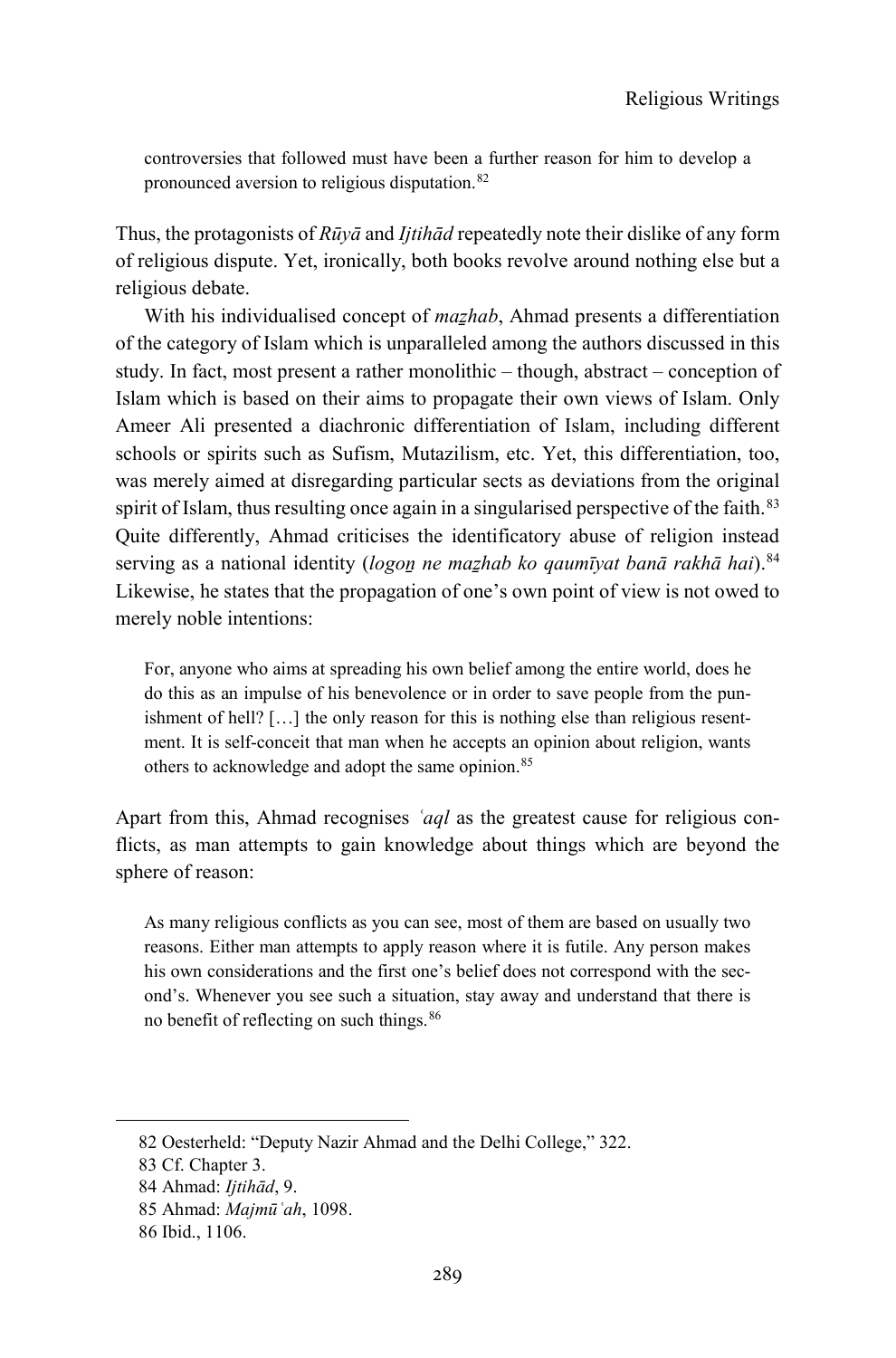This denial of reason as a source of knowledge in the comparison of religious beliefs can perhaps be read as a hint towards Khan's project of establishing reason as a universal touchstone for religion, thus aiming to identify one single, true religion. Ahmad's protagonists deny such a universalism and rather present disagreements regarding religious beliefs as inevitable and natural, as religion is an individual affair. In particular, individual beliefs are nothing to be overcome for the sake of any universally sanctioned religion. For, as has been demonstrated in the aforementioned quotes, Ahmad's protagonists vehemently refuse any imposition of religious beliefs. Any person has to develop his own personal path.[87](#page-27-0)

This radically individualised concept of religion poses, however, some ambiguities also, which Ahmad's works do not resolve. Obviously, Ahmad does not aim for an abandonment of the identificatory category of Islam, as his protagonists rather intend to prove the veracity of Islam in view of its conformity with human nature. Yet, Ahmad presents a *logic* of differentiation within Islam with an emphasis on individual beliefs. However, a counter-*logic* which gathers these individual positions around a mutual identity marker, in distinction to other religions, is not explicitly stated. The latter aspect is almost entirely disregarded in Ahmad's texts and confined merely to the very concise comparison with Christianity and Hinduism. Herein, Islam solely revolved around its conformity with nature.

The only mutual identity marker which appears in Ahmad's texts is the *šahādah* (confession of faith) certifying the oneness of God and the prophethood of Muhammad. This is the elder's answer to the initial question regarding his affiliation with Islam in *Ijtihād*. [88](#page-27-1) In particular, God's unity seems to be presented as the essence of Islam from which everything else emerges:

[T]he essence [*lubb-i lubāb*] of the Quran is *lā ilāha ilā Allāh* [i.e. the first part of the *šahādah*: there is no god but Allah]. Apart from that, what is written in the Quran, is merely an evidence of this *lā ilāha ilā Allāh*. […] It is [a compilation] of those things which are derived from this *lā ilāha ilā Allāh*. [89](#page-27-2)

Ahmad further argues that *dīn*, in the sense of Islam, can be summarised only with this testimony to God's unity. In one of his lectures, he presents "*tauhid* (unity) as a basis for a 'universal religion' and a 'common brotherhood'."[90](#page-27-3)

Another contradiction pertains to the consistency of the propagation of an individual's belief, for his *Ḥuqūq* presents a comprehensive compendium of various matters of daily life from the perspective of the Quran and *ḥadīs̱*. Significantly,

<span id="page-27-0"></span><sup>87</sup> Ibid., 1122.

<span id="page-27-1"></span><sup>88</sup> Ahmad: *Ijtihād*, 2.

<span id="page-27-2"></span><sup>89</sup> Ahmad: *Majmūʿah*, 1079.

<span id="page-27-3"></span><sup>90</sup> Oesterheld: "Deputy Nazir Ahmad and the Delhi College," 323.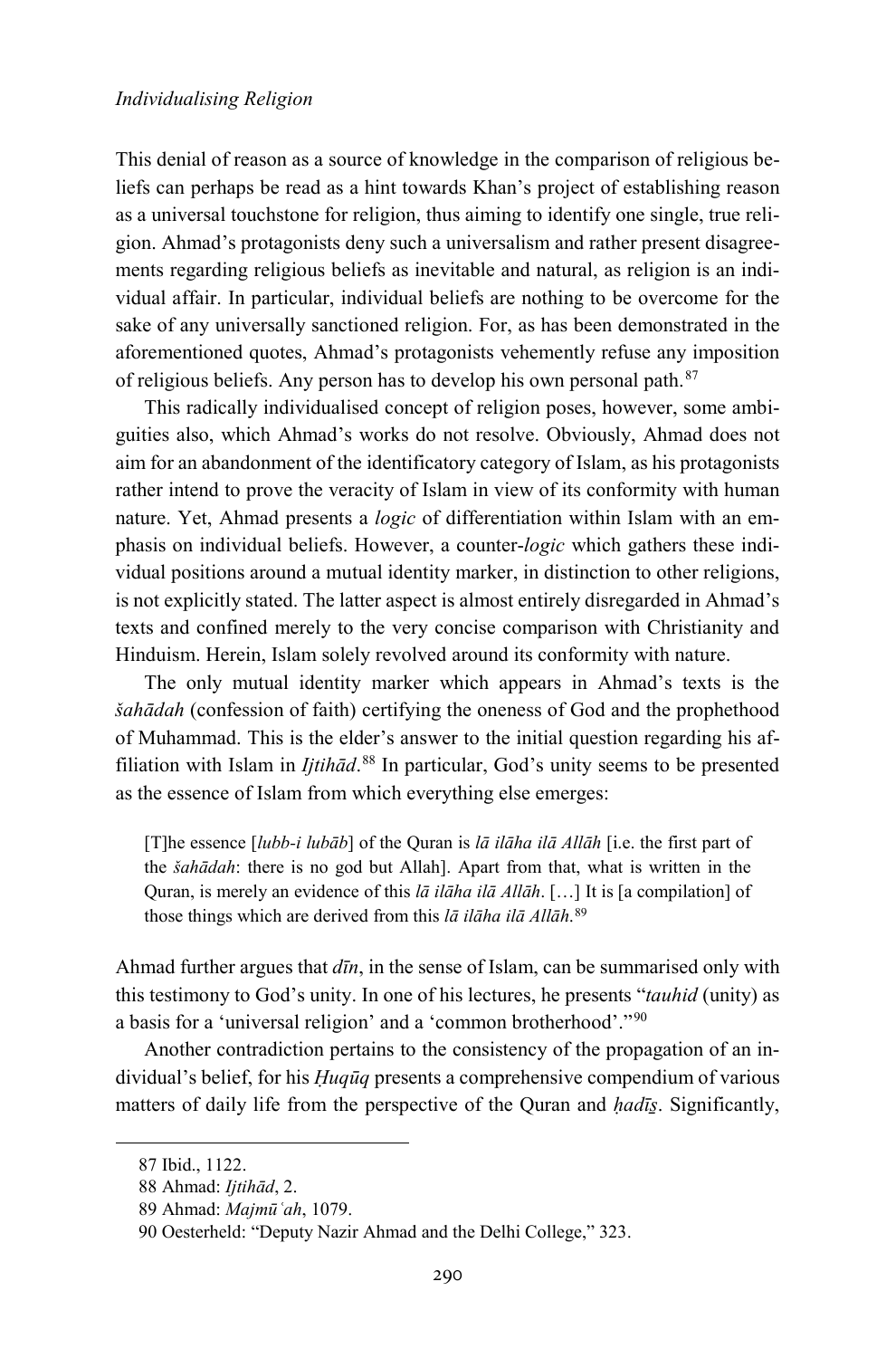topics of worship are also discussed therein, describing, for example, the method of Islamic prayer in great detail. It must be noted that the discussion about whether one has to fold his hands over the belly or the breast was a fiercely debated affair between different movements of South Asia.<sup>[91](#page-28-0)</sup> Ahmad here takes an unequivocal stand and thus contradicts his protagonists' insistence on refraining from religious disputes as he propagates his own view of Islam. This point, however, applies equally to all texts discussed in this chapter. These texts nonetheless thematise Islam from a rather abstract perspective, however. After all, one must also bear in mind that one cannot equate the author with his fictional characters – for these two texts are still Ahmad's fictional representations of religious thought.

# Conclusion

-

Ahmad's approach to his discussion of Islam has proved to be distinct in comparison to the authors previously discussed in this study. While all the other authors' examinations of Islam were characterised by an external trigger, a critique of Islam by the Christian mission or an Orientalist, Ahmad is distinguished by taking his impetus from within Islam, in basing his discussion on a critical review of Khan's ideas.[92](#page-28-1) What is more, the seeker of his *Ijtihād* even states his explicit denial of extending his search to religions other than Islam.<sup>[93](#page-28-2)</sup> Ahmad is disinterested in Khan's comparative approach and, furthermore, denies the latter's attempt to establish reason as ultimate measure for the various religions. In fact, this denial of access to reason for the sphere of religion is the crucial crossroads where Ahmad departs from Khan.

Ahmad refuses to accept Khan's cosmology and concept of God, which perceives of nature as an invariable mechanism reducing God to a mere preserver,

<sup>91</sup> Metcalf: *Islamic Revival in British India*, 275.

<span id="page-28-1"></span><span id="page-28-0"></span><sup>92</sup> That Ahmad bases his line of argument merely on an internal discussion of Khan must not be misunderstood as a lack of knowledge of the ongoing inter-religious debates and the conflict with science. Ahmad was surely acquainted with these debates, as occasional references prove. Thus, for example, the positive role of a missionary pamphlet in his *Taubat*: Nasuh lauds the positive effect on morals of this pamphlet (cf. Nazir Ahmad: *Taubat an-Naṣūḥ* (Naʾī Dihlī: *Maktabah-i Jāmiʿah Milliyah*, 2013), 108f.). Furthermore, Ahmad's discussion of Khan's concept of nature indicates his acquaintance with the contemporary debate around the thesis of conflict between science and religion. Only within this context is his distinction of spheres made comprehensible.

<span id="page-28-2"></span><sup>93</sup> Ahmad: *Ijtihād*, 64.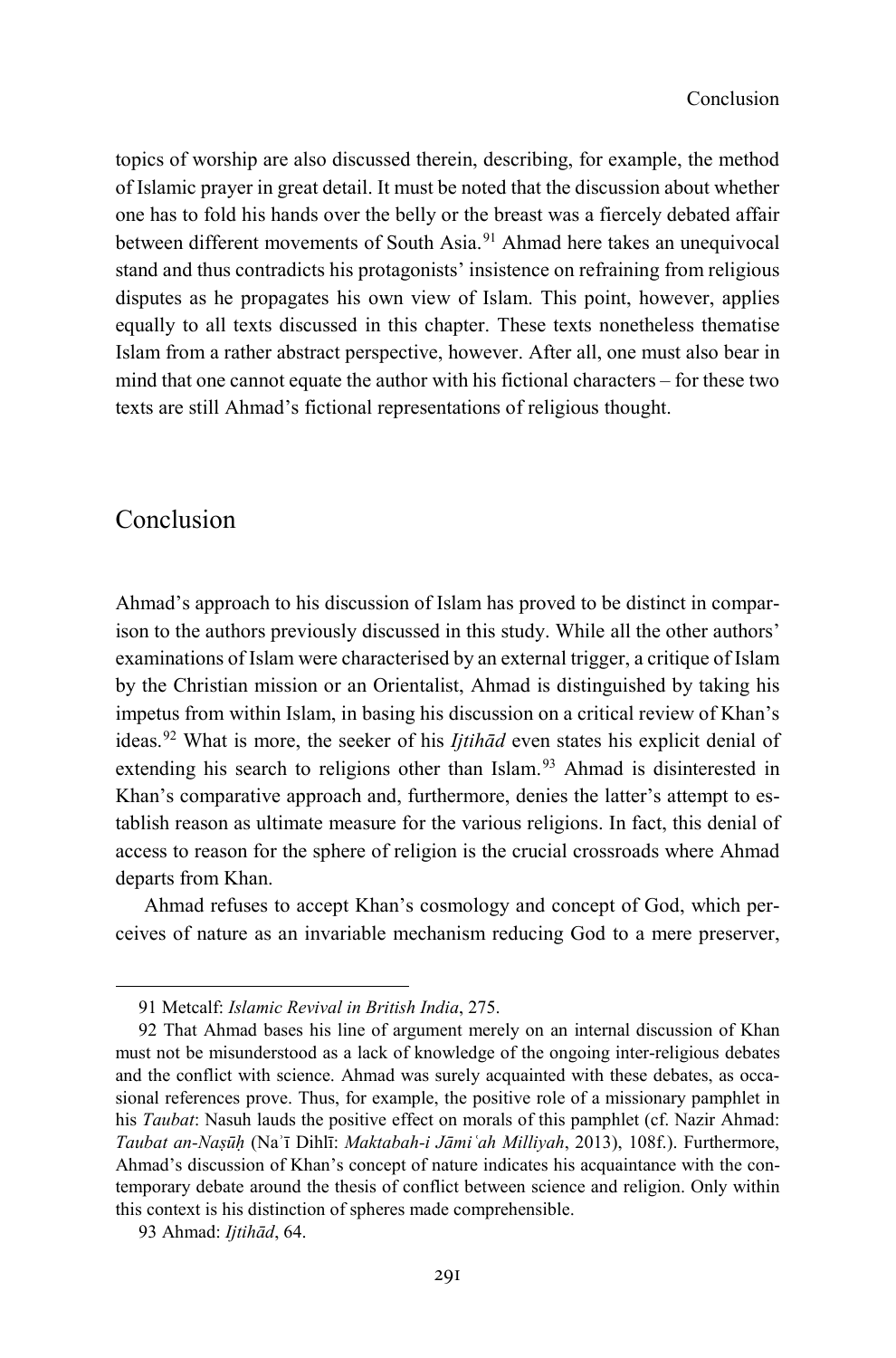1

and aims at a *via media*. This becomes most obvious in the way he deals with the issue of miracles: Ahmad maintains the general laws of nature, but refuses the impossibility of their temporary suspension through God. Yet, miracles are only an exception, and thus are of no worth for the consolidation of faith. Rather, the general complicity of nature and religion is critical. In discussing this point, Ahmad's discussants are closest to Khan's terminology when they argue for the conformity of nature (*fit̤rat*) and Islam. But, at the same time, they deliberately refer to Khan's conceptual approach. This deliberate citation of Khan proves to be a reinscription of Ahmad's interpretation into Khan's terminology: Khan's *fit̤rat* in the double-sense of inward and outward nature is – with the single exception of the example of miracles – reduced in Ahmad's view to its mere inward aspect as human nature.

Thus, Ahmad tries to "re-mystify" Khan's disenchanted concept of religion and to establish a clear distinction between the sphere of religion and the sphere of reason or science, for both spheres are – despite their nominal distinction – combined under the umbrella of *dīn* in Khan's approach. Ahmad unequivocally draws a line between these spheres and merely allows reason and the visual observation the ability to acknowledge God's existence as a logically necessary inference. Perhaps this is the reason that Ahmad so vehemently maintains the general order of the world as cause and effect in the form of natural laws, as it naturalises the logical insight of a primary cause, i.e. God. Yet, any further insight about religion and the properties of God is refused access to reason. Thus, Ahmad maintains the compliance with nature as a touchstone for religion. However, his concept of nature does not focus on scientific and observational proofs, but rather on the compliance with human nature. Reason is denied access to religion because the latter exceeds the capacity of reason.

This close reference to Khan's terminology and Ahmad's re-inscription of Khan's reinterpreted conception can be described as the second movement in a helix of sedimentation. The preceding chapters discussed authors who themselves reacted to critical positions towards Islam with reinterpretations of the triggering positions. This resulted in an adaption of this position in a different context and, consequently, a transformation of the original critique. The preceding position thereby becomes sedimented and its discursive entanglements are gradually veiled as an integral position within Islam. Through repetition, formerly contingent truth-claims are integrated as apparently uncontested.<sup>[94](#page-29-0)</sup>

<span id="page-29-0"></span><sup>94</sup> Jürgen Schaflechner: *Hinglaj Devi: Identity Change and Solidification at a Hindu Temple in Pakistan* (New York: Oxford University Press, 2018), 32f.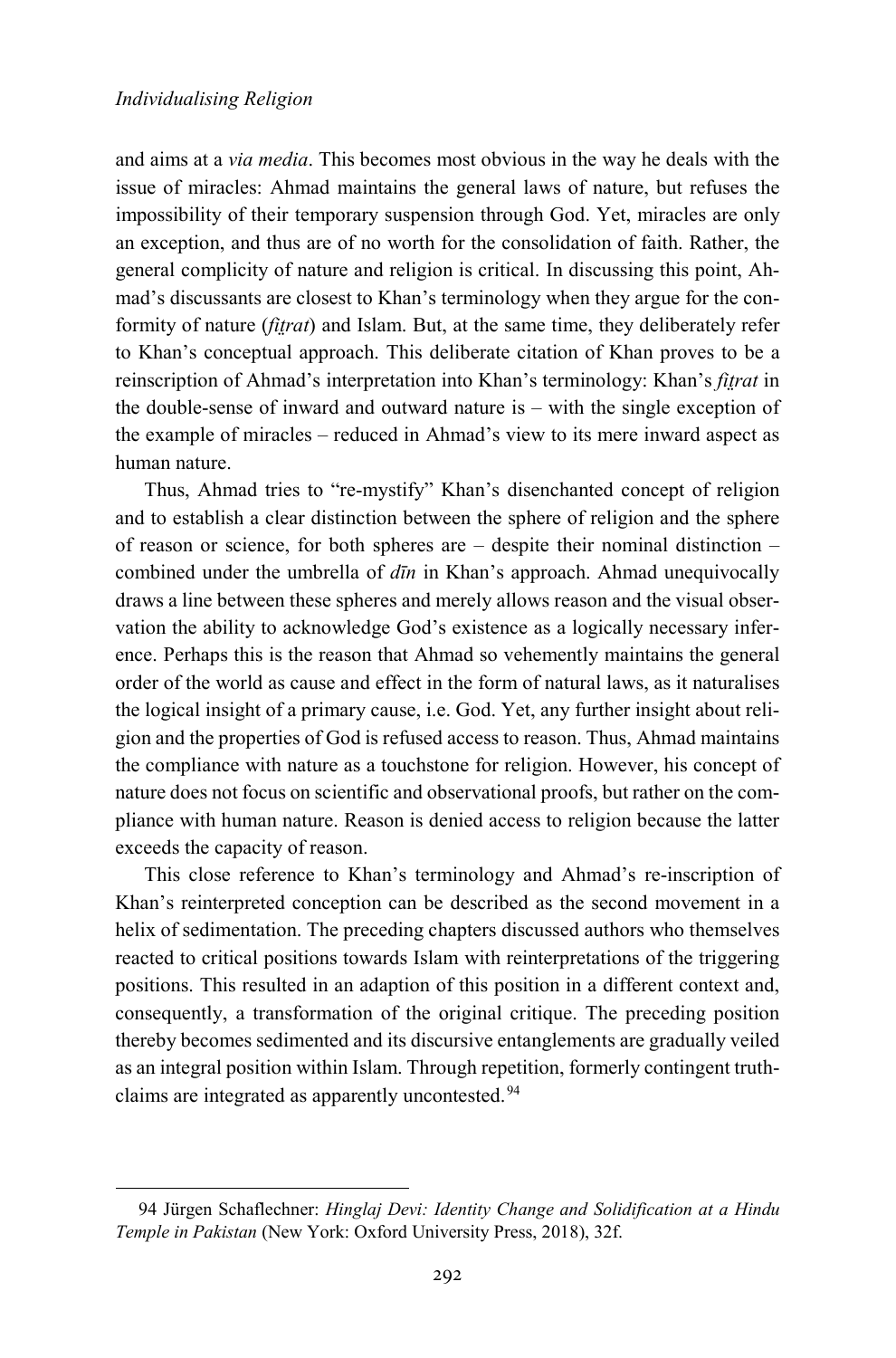Apart from this point, Ahmad's text also presents an exceptionally individualised concept of religion. All of his protagonists in his religious texts emphasise individual inquiry to develop one's own personal idea of Islam. The consultation and adoption of foreign opinions is strictly denied. Ahmad's view thus has to be read in the context of  $I9<sup>th</sup>$  century South Asia, which was characterised by religious debates between the Christian mission, Hindu reform movements, and also among various Muslim reform movements. Thus, Ahmad's protagonists emphasise restraint from any kind of religious dispute. Ironically, however, these claims are stated in nothing less than a religious dispute.

On the basis of this individual inquiry, Ahmad's protagonists, in particular in his *Rūyā*, develop an individualised concept of Islam. His aim is not to propagate a particular view of Islam, however. He declares any standardised form of Islam as useless, while only acknowledging individually developed convictions. This claim, however, is violated by Ahmad's detailed compendium of a Muslim way of life from the perspective of the Quran and *ḥadīs̱*.

Yet, this also prompts another question – the question of identity which seems to have occupied Ahmad explicitly in his *Ibn*. While *Ibn* still maintains Islam as an identity category, to a great extent based on the reference point of the British, his individualised concept of Islam lacks any unequivocal marker which would allow for the demarcation of a unifying identity. Ahmad does not see this as problematic, and thus does not provide any explicit answer. Nevertheless, *tauḥīd*, the unity of God, shines through as the distinctive marker of Islam. As has been discussed, Ahmad does not engage in a comparative approach, and thus avoids any demarcation from other religions. His reference to Christianity and Hinduism is restricted to his critique that both contradict and violate human nature, while Islam is presented as complying entirely with the human nature.

Even though Ahmad by no means abandons Islam as an identity category, his individualisation of Islam is indifferent to establishing a uniting marker, which would at the same time allow for its demarcation from other religions. While in his *Ibn* cultural aspects such as dress assume an equally important role as identity markers, those aspects seem to disappear in his later texts. This factor, in combination with his individualisation of religion, might be read as an attempt to avoid a rigidity in religion which might daunt the young, Western educated generation of the Muslim middle class. Ahmad, thus, seems to refuse the tendency of uniformisation which we may observe as a general development during the second half of 19<sup>th</sup> century in the works of Khan, as well as in Hali and Ameer Ali, all of whom turn away from inner-Islamic debates towards a unified representation of Islam against external critique. Instead, Ahmad argues for an individualised Islam,